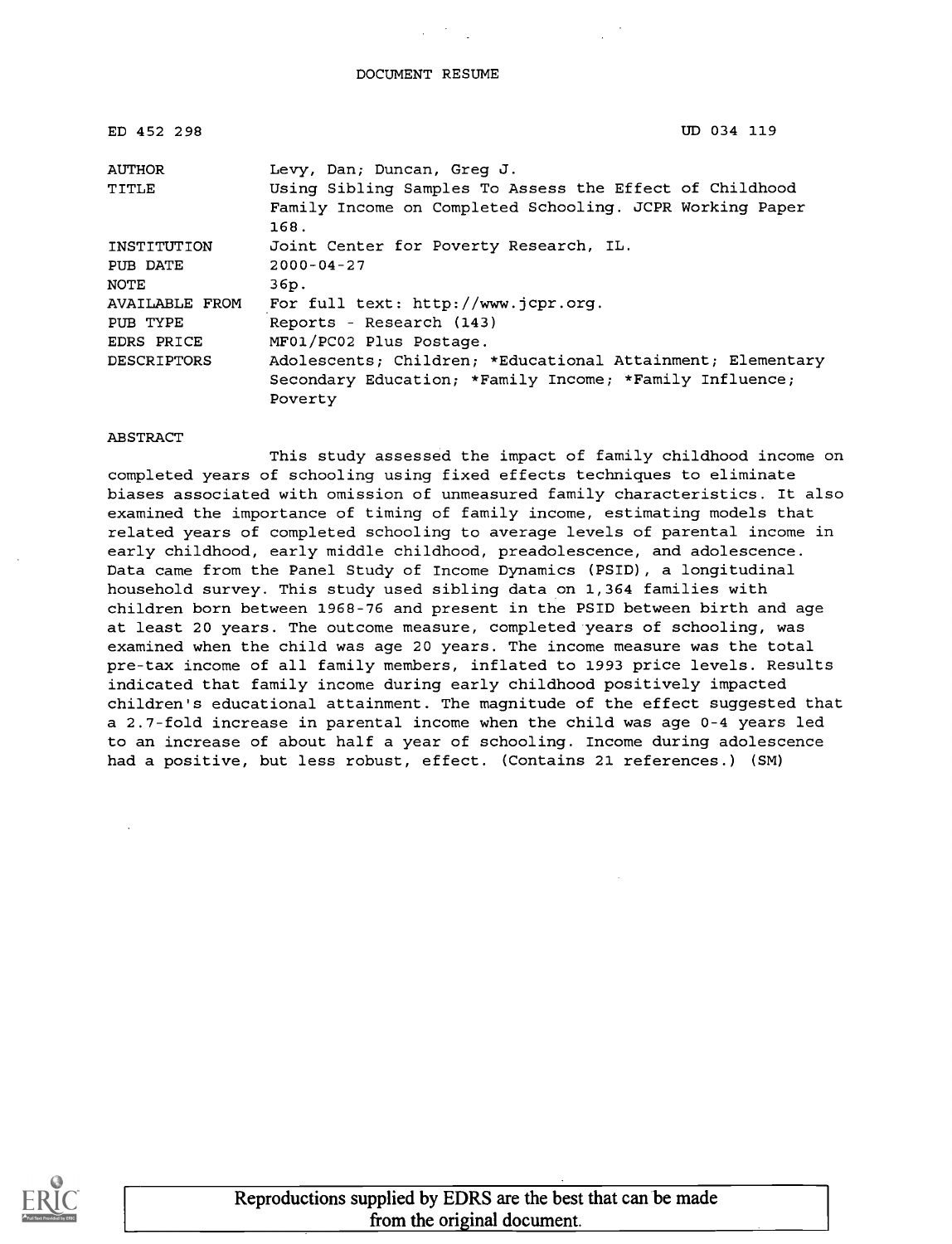## Using Sibling Samples to Assess the Effect of Childhood Family Income on Completed Schooling\*

#### JCPR Working Paper 168

Dan Levy Department of Economics and Joint Center for Poverty Research, Northwestern University danlevy@northwestern.edu

Greg J. Duncan Joint Center for Poverty Research and School of Education and Social Policy, Northwestern University greg-duncan@northwestern.edu

\* We are grateful to Joe Altonji, Jeff Ballou, Rebecca M. Blank, Christina Gibson, Nathan Grawe, Stuart Gurrea, Susanne James-Burdumy, Chris Jepsen, Michael Kremer, Jens Ludwig, Nuno Martins, Bruce Meyer, Peter Meyer, Robert Pollack, John Shea, Gary Solon, Chris Taber, Peter VanderHart, Ernesto Villanueva, W. Jean Yeung and seminar participants at Northwestern University, Bureau of Labor Statistics, U.S. Department of Treasury, Congressional Budget Office, Mathematica Policy Research, Abt Associates and the Midwest Economics Association annual meetings for helpful discussions.

PERMISSION TO REPRODUCE AND DISSEMINATE THIS MATERIAL HAS BEEN GRANTED BY

J·Williams Joint Ceaky by Poverty Ves.

TO THE EDUCATIONAL RESOURCES INFORMATION CENTER (ERIC)

1

JD034119

U.S. DEPARTMENT OF EDUCATION Office of Educational Research and Improvement EQUCATIONAL RESOURCES INFORMATION CENTER (ERIC)

This document has been reproduced as received from the person or organization originating it.

□ Minor changes have been made to improve reproduction quality.

Points of view or opinions stated in this document do not necessarily represent official OERI position or policy.

## BEST COPY AVAILABLE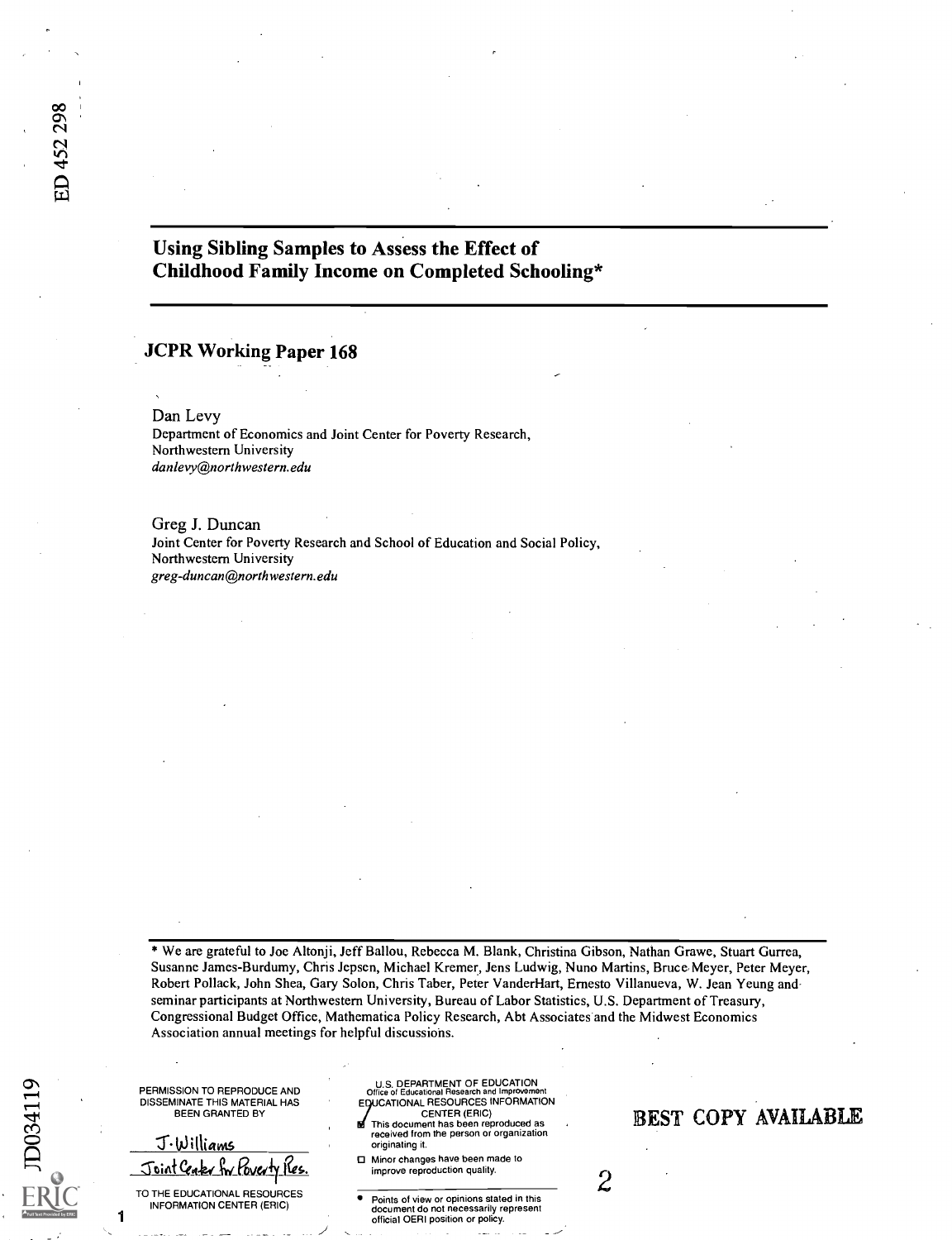Using Sibling Samples to Assess the Effect of Childhood Family Income on Completed Schooling

#### Abstract

We assess the impact of stage-specific family childhood income on completed years of schooling using fixed effects techniques to eliminate biases associated with the omission of unmeasured family characteristics. Sibling data from the Panel Study of Income Dynamics (PSID) indicate that family income during early childhood has a positive effect on children's educational attainment. The magnitude of the effect suggests that a 2.7-fold increase in parental income when the child is 0-4 years old leads to an increase of about half a year of schooling. We fmd that income during adolescence has a positive but less robust effect.

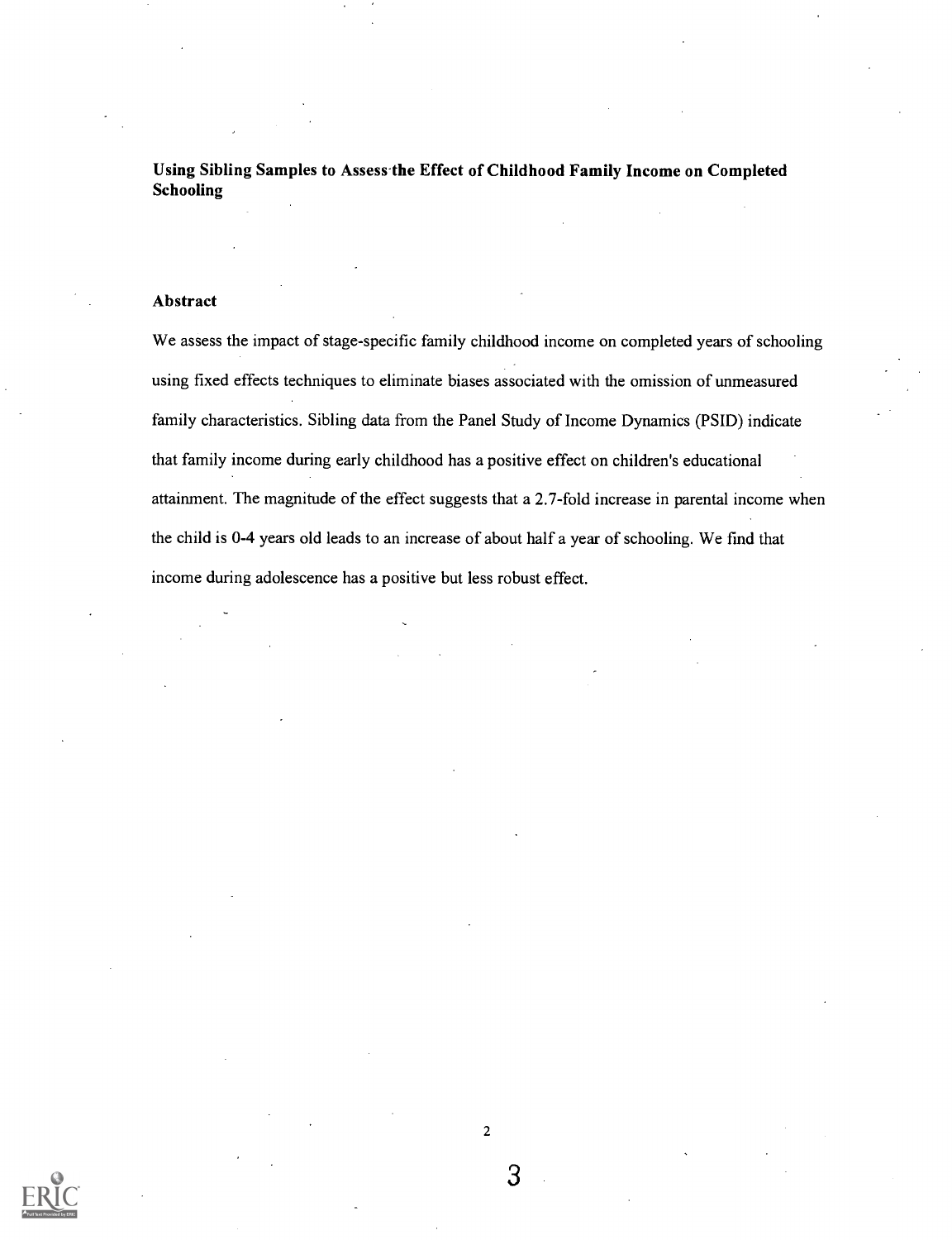Using Sibling Samples to Assess the Effect of Childhood Family Income on Completed Schooling

#### I-Introduction

Although many studies have examined the association between family income and child development (Haveman and Wolfe, 1995; Mayer, 1997), at least two issues remain to be settled. First, a persistent concern with much of the existing literature is that the estimated effect of income might be spurious, caused by the mutual association that parental income and children outcomes share with unmeasured "true" causal factors, such as parental ability, diligence, mental health or preferences. Suppose, for example, that the ability of parents is a key ingredient for children's success and that measures of parental ability were not included in the models. Since a high level of ability is likely to make parents more successful in the labor market as well as to have children with high cognitive skills (e.g. through genes or enriched home environments), the absence of adjustments for differences in parental ability may produce a serious overstatement of the role income plays in causing children's success.

Second, little is known about the relevance of the timing of economic conditions during childhood. With one exception (Duncan et al., 1998), studies focusing on adolescent and young adult outcomes such as completed schooling have not been able to study the importance of family income in early childhood. Thus, whether poverty in early childhood has important effects on completed schooling remains an open question.

This paper uses whole-childhood data from the Panel Study of Income Dynamics (PSID) to assess the effect of family income on children's completed schooling. It makes two contributions to the literature linking family income to child development. First, it uses fixed effect techniques to eliminate the biases associated with the omission of unmeasured persistent



3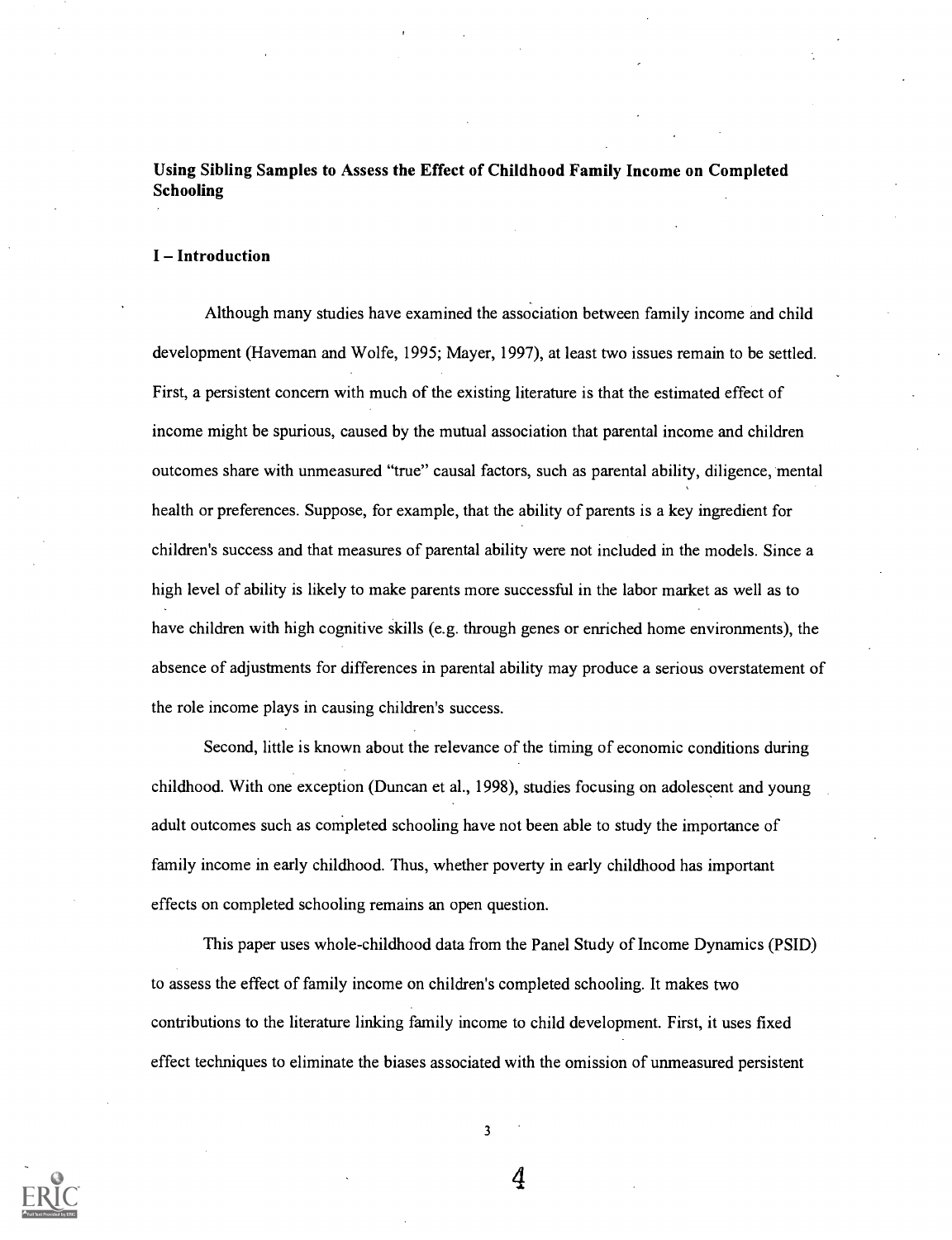family characteristics. Second, it looks at the importance of the *timing* of family income by estimating models that relate years of completed schooling to average levels of parental income in early childhood, early middle childhood, pre-adolescence, and adolescence.

 $\cdot$   $\cdot$ 

The paper is organized as follows: Section II summarizes the literature on the effects of family childhood income on child development. Section III briefly describes the theoretical framework behind our empirical work. Section IV provides the empirical specification, whereas Section V presents a brief description of the data used in this study. Section VI and VII present our results and extensions, and finally, Section VIII provides a summary and discussion of the results.

#### II-Background

Whether high rates of child poverty affect child development remains a controversial issue (Haveman and Wolfe, 1995; Mayer, 1997; Brooks-Gunn and Duncan, 1997; Blau, 1999). Haveman and Wolfe's (1995) review of the literature through the early 1990s concludes that while many studies find positive and statistically significant associations between income and completed schooling, the effects sizes tend to be small, with the range of elasticities from .02 to .20 (p. 1856).

A more recent and refined look at links between poverty and development is Duncan and Brooks-Gunn's (1997) coordinated efforts involving 12 groups of researchers working with 10 different developmental data sets, most of which offer longitudinal measurement of parental family income as well as measurements of the achievement, behavior or health of individuals at various points in life. Taken as a whole, the results suggest that family income may have substantial but decidedly selective associations with children's attainments. The selective nature



5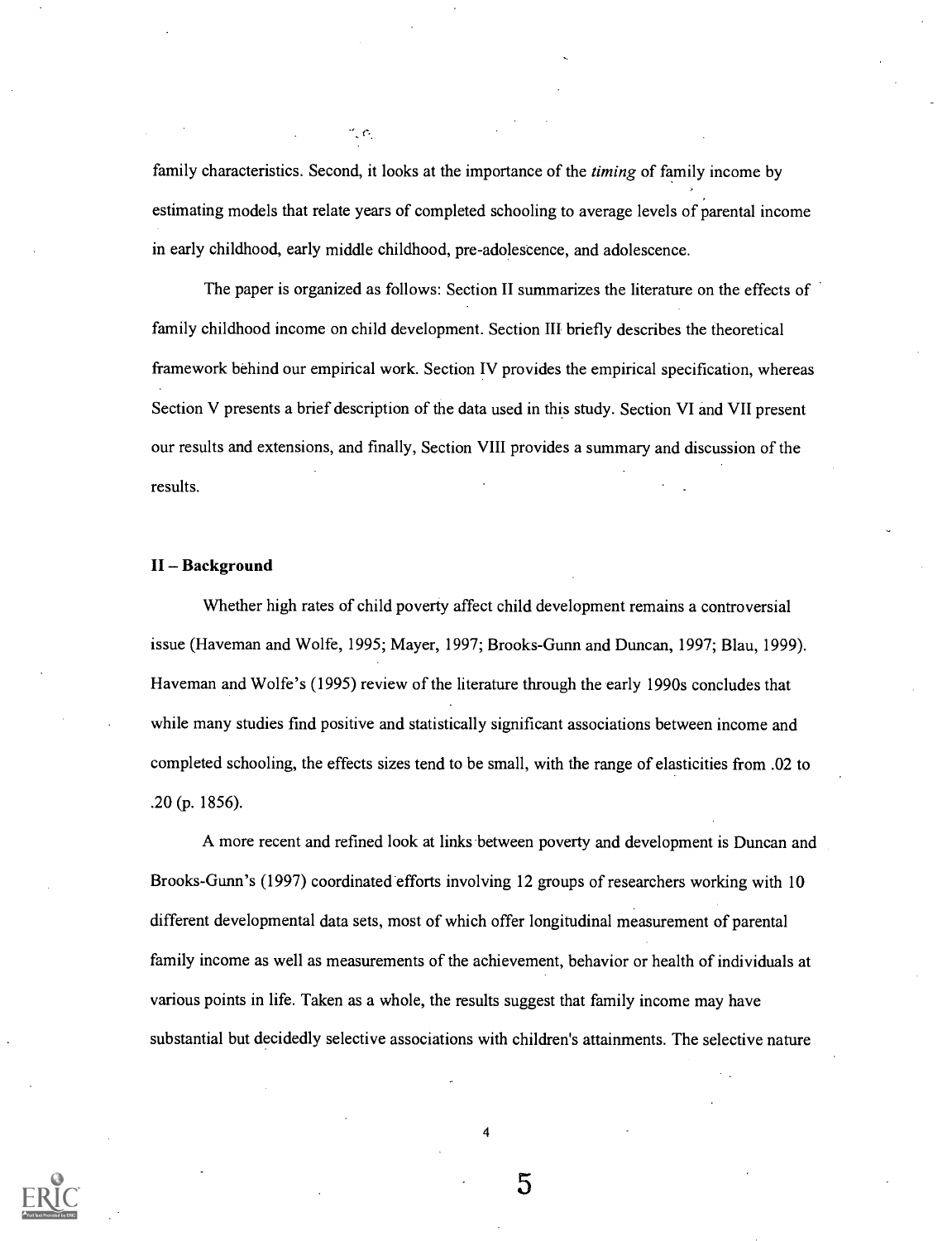of effects included: i) family income had much larger associations with measures of children's ability and achievement than with measures of behavior, mental health and physical health; ii) family economic conditions in early childhood appeared to be more important for shaping ability and achievement than did economic conditions during adolescence; and iii) the association between income and achievement was non-linear, with the biggest impacts at the lowest levels of income. These patterns were confirmed by Duncan et al. (1998), who related completed schooling and non-marital fertility to stage-specific childhood income and a substantial set of demographic controls.

With a few notable exceptions, none of the empirical studies linking economic disadvantage and child development has employed techniques to eliminate biases associated with the omission of unmeasured factors such as parental ability, mental health or altruism in putting the needs of their children's development before their own.

Using the Panel Study of Income Dynamics (PSID) and the National Longitudinal Survey of Youth (NLSY), Mayer (1997) provides a set of tests for omitted-variable bias, including the addition of measures of parental income after the measurement of the child outcome as well as using only those components of parental. income that are fairly independent of the actions of the family. In the first case, her argument is that future income cannot have caused the prior outcome, so that its inclusion adjusts for unmeasured characteristics of the parents. The addition of future income, almost always produces a large reduction in the estimated effect of prior parental income, leading her to conclude that much of the estimated effect of income in the literature is spurious.

In the second case, her argument is that the level of income components such as welfare and earnings (as well as the child outcomes under study) may reflect the effects of important



5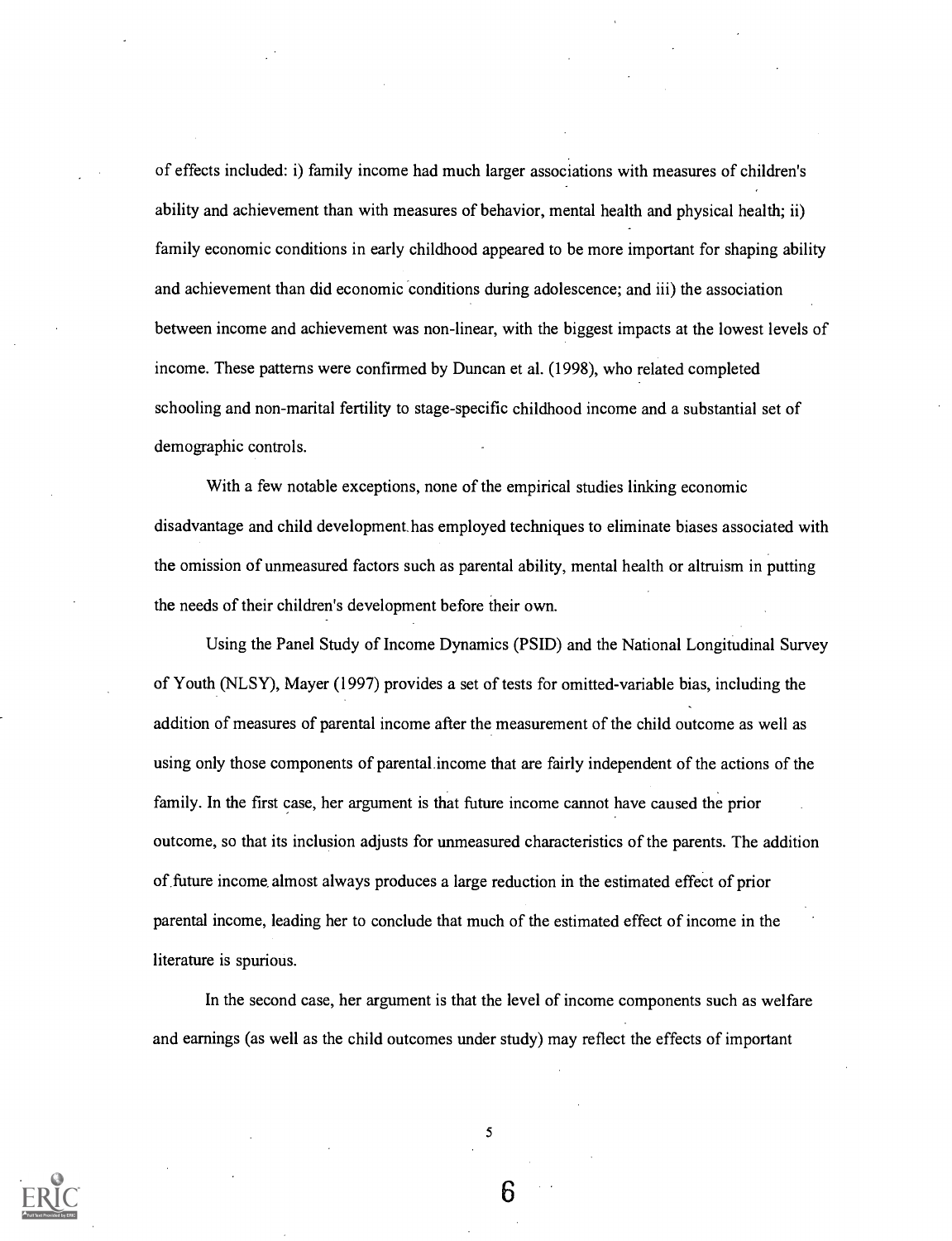unmeasured parental characteristics. If components such as asset income are less affected by these unmeasured parental characteristics, then their coefficients ought to provide a better gauge of "true" income effects. Following this procedure, Mayer finds small and often insignificant coefficients on these income components.

As Mayer herself points out, these procedures are not without their problems. If families anticipate future income changes and adjust their consumption accordingly, and the consumption changes benefit or hurt children, then future income does indeed play a causal role. The likely measurement error in income sources such as dividends and interest will impart a downward bias in their coefficients. Moreover, since interest and dividends are almost universally absent from the income packages of families at or below the poverty line, these exogenous income sources are not useful for estimating the impact of income increments to low income families.

Shea (1997) estimates the impact of parents' income on their children's labor market outcomes by focusing on parental income variation due to factors that arguably reflect luck (i.e. union, industry and job loss experience). He uses children from the PSID and performs two-stage least squares regressions of children's income on demographic characteristics, fathers' observable skills and measures of parents' income using father's union, industry and job loss variables as instruments for parents' income. He finds that changes in parents' income due to luck have at best a negligible impact on children's human capital. As he points out, some of his instruments may be correlated with unobserved ability and he argues that this may bias his coefficients upward. However, in the case of union status and industry it is unclear whether the bias is upward or downward.

Blau (1999) uses data from the National Longitudinal Survey of Youth to estimate a number of models relating income and other aspects of parental family background to children's

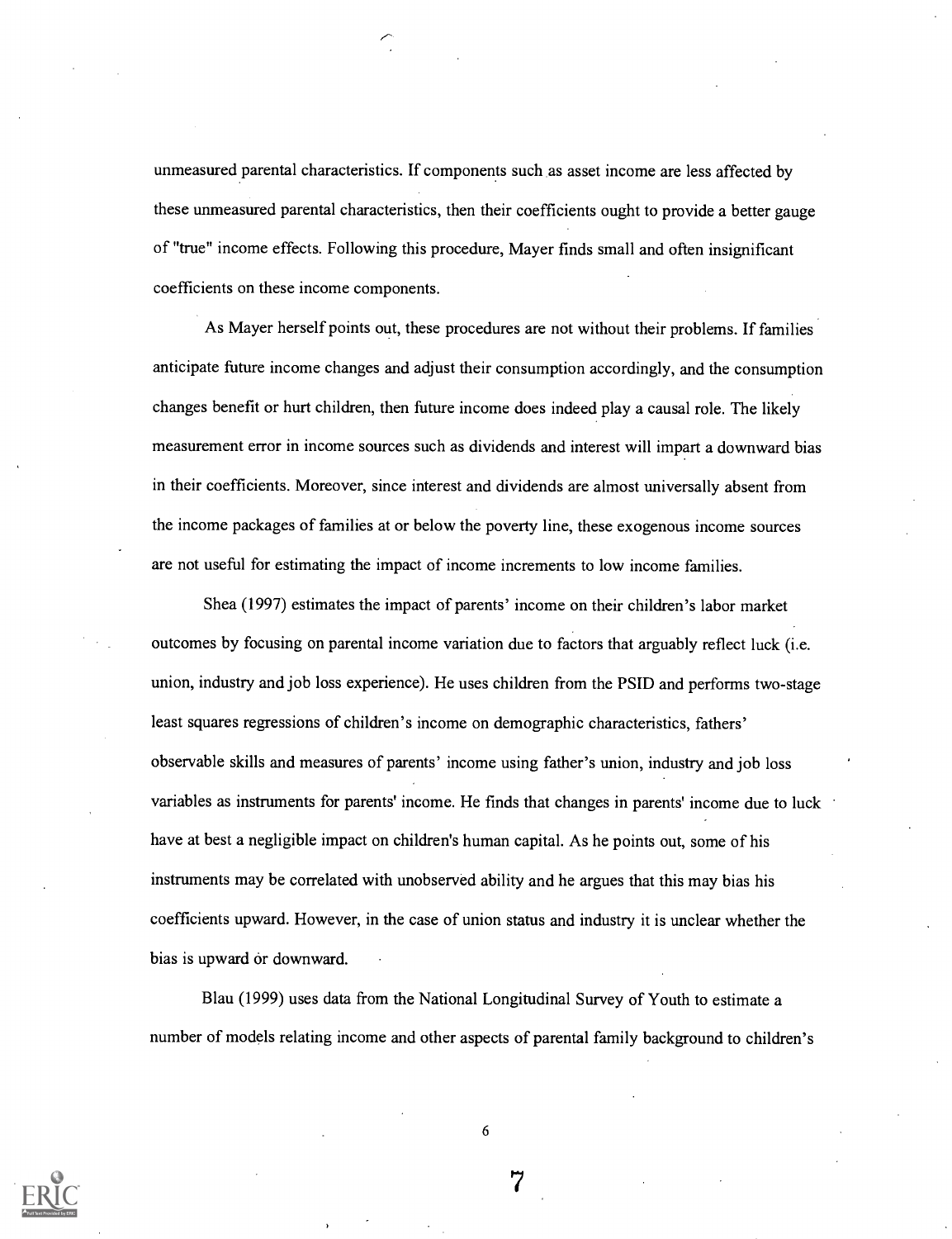ability and achievement test scores as well as behavior problems. These outcomes are assessed for most children in middle childhood. Among his approaches are a set of family fixed-effect models that relate within-family differences in test scores to within-family differences in the income histories of the individual children. He employs two alternative measures of income: income (and, for some models, wage rates) during the calendar year prior to the developmental assessment, and average household income of the mother over all years from 1979 to 1991 in which the data were available. In general, he finds small and insignificant effects of current income and larger (though still modest) effects of long-run income.

While Blau addresses the omitted variable bias and endogeneity issues, his measures of income fail to recognize the possibility that the timing of parental income during childhood may be important. He implicitly assumes that families can smooth income perfectly and that parental income during early childhood is equivalent (in terms of affecting child development) to income received in other stages of childhood.

Duncan et al. (1998) use data from the Panel Study of Income Dynamics to relate completed schooling and non-marital childbearing to average incomes in early and middle childhood and adolescence. Among their approaches are sibling models that relate differences in completed schooling to sibling differences in stage-specific family income. Their results confirm those of their individual-based models in that family income in early childhood had the strongest association with completed schooling.

Their sibling study leaves many unanswered questions. They use a linear specification, which ignores the possibility that income may have a larger effect for families at the lower end of the income distribution. Also, they only use 328 sibling pairs, which limits the precision of their estimates and the possibilities for conducting sensitivity analyses.

7

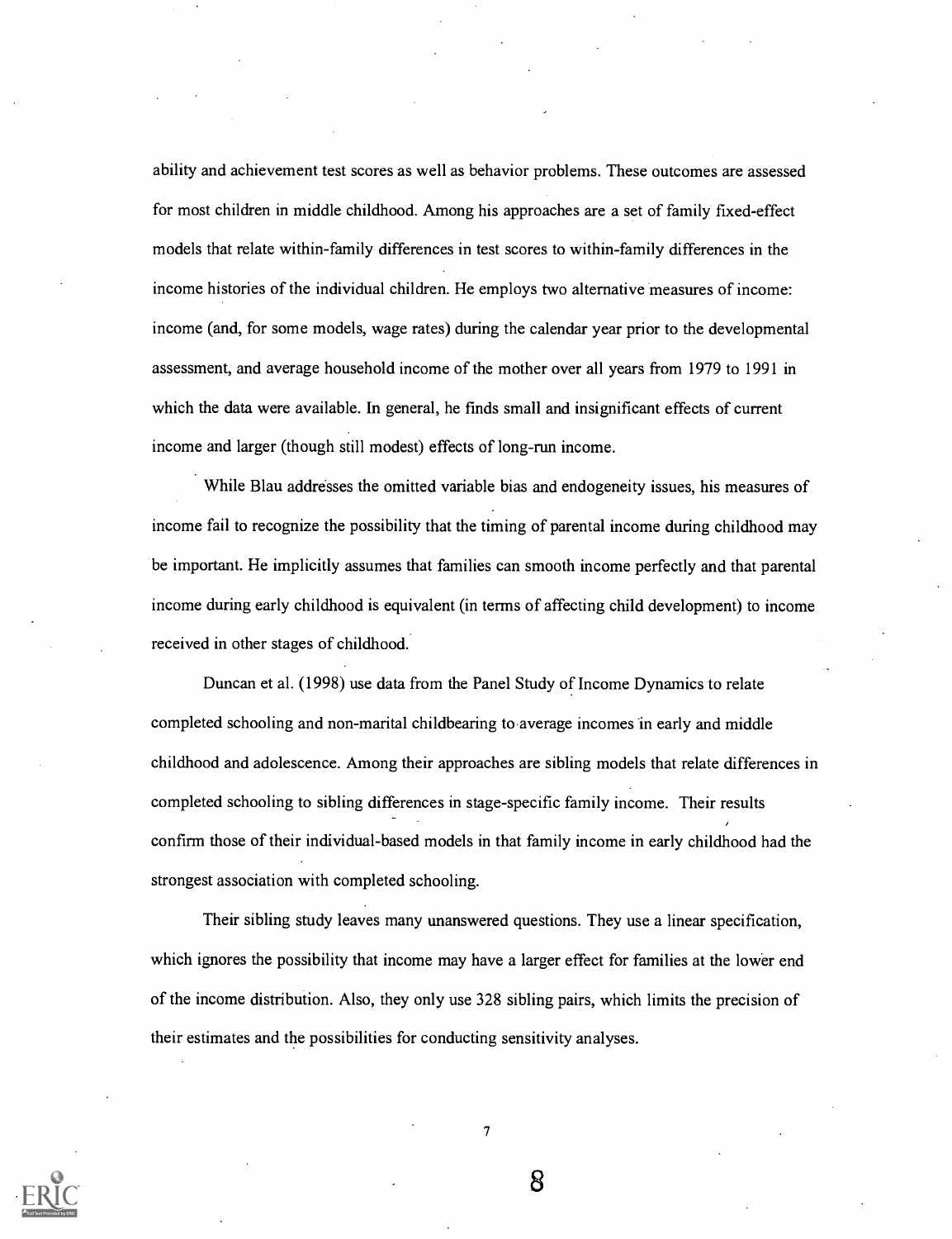For example, income may be allocated differently in families that remain together over time (intact families) than in families that change because of divorce or remarriage (Lundberg and Pollak, 1996). This is because parents undergoing fundamental changes may themselves have changing preferences for their children's (and, in some cases, step-children's) attainments. In addition, intact families may be more effective in implementing their plans (e.g. saving for their children's college education). These considerations led us to believe that income for intact families may have a stronger effect on their children's attainment than the income in non-intact families.

From a theoretical perspective, an important implication that emerges from the child development literature is the fact that family income may have a distinct effect in different stages of childhood. Summarizing the developmental literature, Berk (1997) defines stages as "qualitative changes in thinking, feeling, and behaving that characterize particular time periods in development." She adds that "the stage concept assumes that children undergo periods of rapid transformation as they step up from one step to the next, followed by plateaus in which they stand solidly within a stage."

Freud, Erikson, and Piaget, among others, posit different theories of when these stages occur and what happens in them. While detailing each of these theories is beyond the scope of this paper, it is important to note that all imply that inputs to children's development may be consequential for development in some periods but not others. Thus, parental income may matter more in some stages of childhood than in others.

In particular, parental income may be important during early childhood if it helps buy goods and services that are crucial for successful cognitive and socioemotional development. For example, books and toys are key ingredients for a stimulating home learning environment, which

8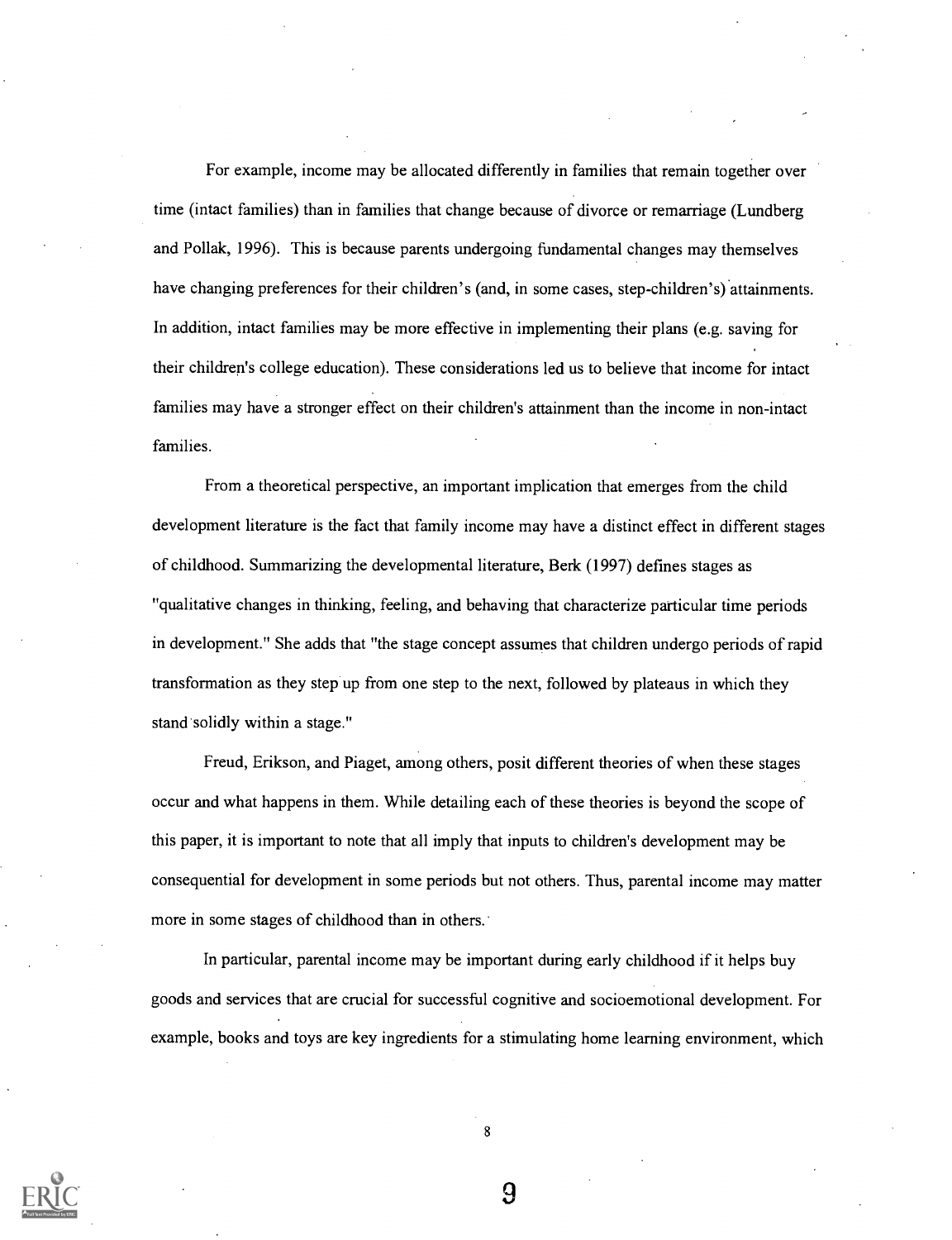has been linked to children's early cognitive development. Smith et al. (1997) find that the quality of the home environment -its opportunities for learning, the warmth of the mother-child interactions, and the physical conditions of the home-accounts for a substantial portion of the effects of family income on cognitive outcomes of young children.

Family income during this period may also be important if it improves the parents' ability to raise their children by reducing stress in their relationship (Elder, 1999). Early childhood is also the period in which the scope for parental influence is the greatest. Afterwards, other contexts (such as peers, schools, neighborhoods, etc.) consume increasing amounts of children's time and energies.

Family income in adolescence may also have an effect on completed schooling because it affects families' abilities to afford college expenses. If parents cannot smooth perfectly their income streams, then income during adolescence may be particularly important for postsecondary schooling. None of the achievement studies reported in Duncan and Brooks-Gunn (1997) found large effects when using exclusively adolescence-based income measures, although these studies did not control for parental income earlier in life.

#### III - Theoretical Framework

The theoretical underpinnings of this paper come from the work of Becker and Tomes (1976), which provides a framework based on maximizing behavior that incorporates concern by parents for children as expressed in altruism towards children, investments in the human capital of children and the demand for children. This section briefly describes a simplified version of the Becker-Tomes framework relevant to our work.



9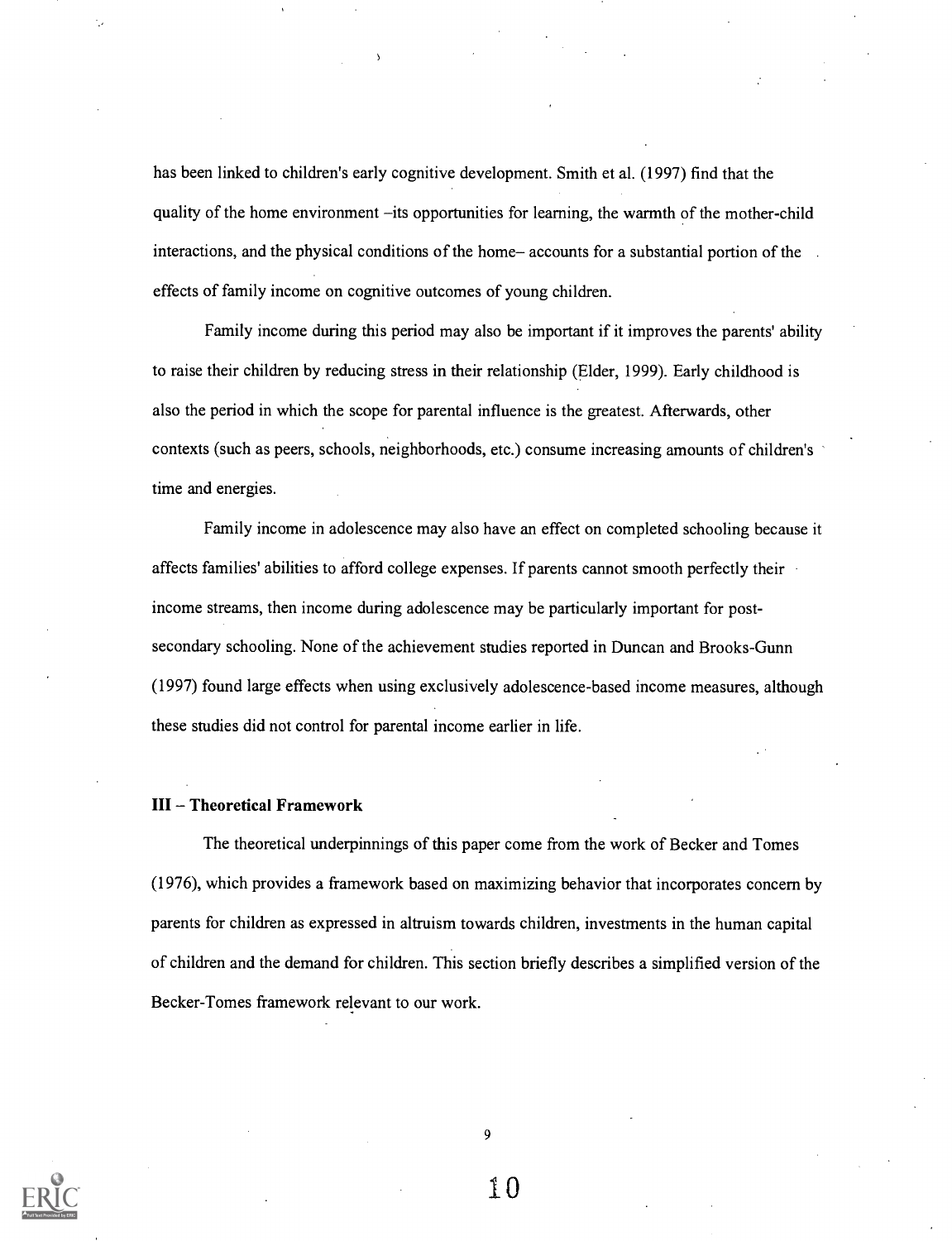We can think of parents as transmitting to their children some endowment (E), which is partly genetic and partly cultural, without the need to distinguish between these two forms of transmission. Apart from passing endowments to their children, parents also influence the adult earnings of their children through expenditures on their skills, health, learning, motivation and other characteristics.

For simplicity, assume two periods of life, childhood  $(t)$  and adulthood  $(t+1)$ . Parents are assumed to derive utility from their own consumption in these two periods as well as from the utility that their children derive from their economic success as adults. Assuming no liquidity constraints, the parents are hypothesized to choose  $C_{t}^{p}$ ,  $C_{t+1}^{p}$ , and  $S_{t}^{p}$  to solve the following maximization problem:

Max 
$$
U^p(C^p_t) + \delta U^p(C^p_{t+1}) + \delta U^c(Y^c_{t+1})
$$
  
s.t. (i)  $C^p_t + C^p_{t+1}/(1+r) + S^p_t \leq Y^p_t + Y^p_{t+1}/(1+r)$   
(ii)  $Y^c_{t+1} \leq f(S^p_t, E)$ 

where U<sup>P</sup> represents the utility of parents; U<sup>c</sup> represents the utility of children;  $\delta$  is the inter-temporal rate of substitution;  $Y^p$ ,  $C^p$  and  $S^p$  represent parental income, consumption, and expenditure on children's schooling, respectively, in periods t or t+1. The variable  $Y_{t+1}$ represents the income of the child in period t+1. The market interest rate is denoted by r.

The optimal level of schooling expenditure is a function of r, E, and  $Y^p{}_t+Y^p{}_{t+1}/(1+r)$ ,

 $S_t^* = h(E, r, Y_{t+1}^p + Y_{t+1}^p/(1+r))$ 

Notice that in this case the optimal level of expenditures on children's schooling depends on the present value of the parents' income stream (i.e.  $Y_{t+Y_{t+1}}(1+r)$ ). The timing of income



10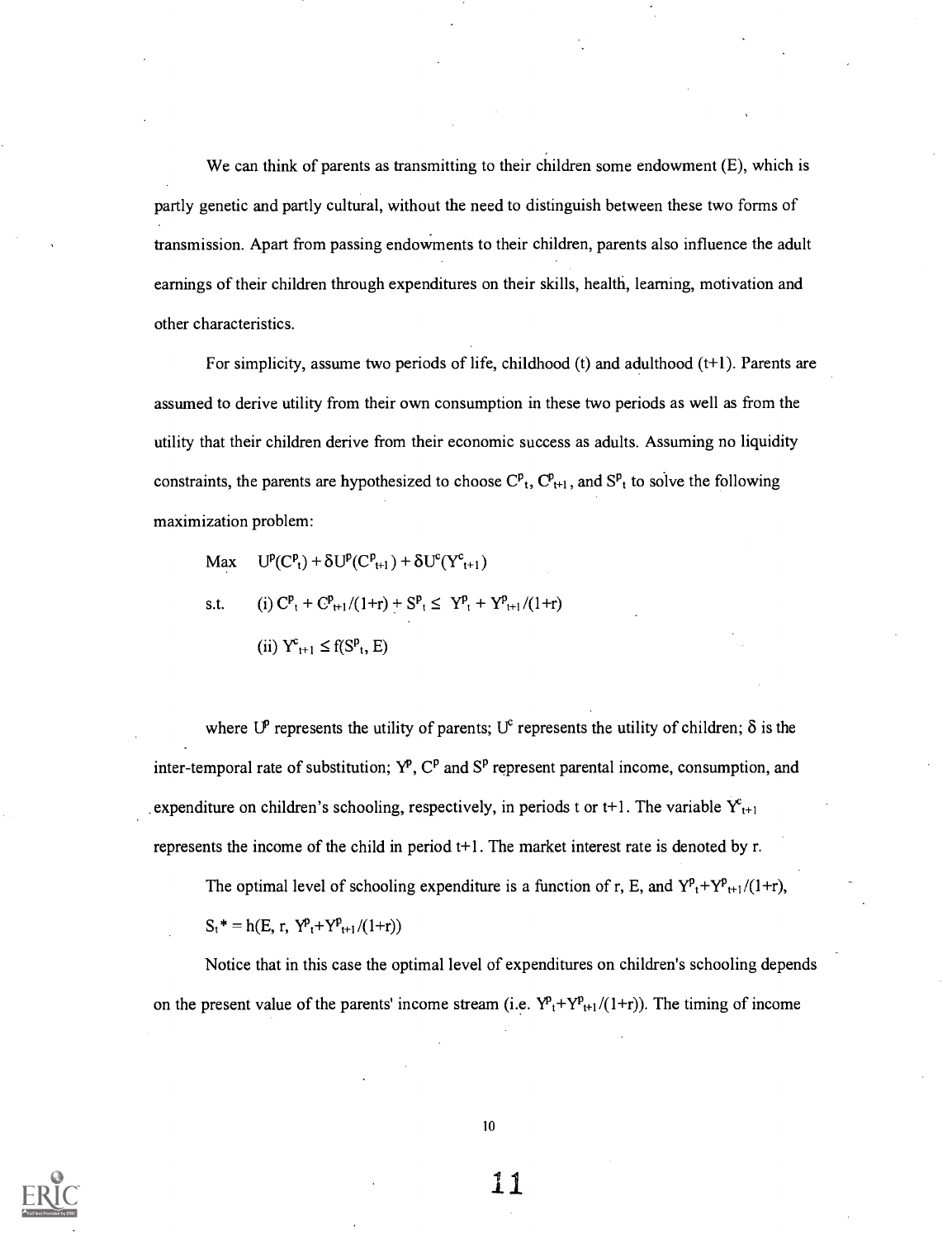does not matter since parents will be able to borrow against their future income to finance investments in their children's education.

Now consider the situation in which the parents are liquidity constrained. In this case, the parents choose  $C_{t}^{p}$ ,  $C_{t+1}^{p}$ , and  $S_{t}^{p}$  to solve the following maximization problem:

Max 
$$
U^{p}(C^{p}_{t}) + \delta U^{p}(C^{p}_{t+1}) + \delta U^{c}(Y^{c}_{t+1})
$$
  
s.t. (i)  $C^{p}_{t} + S^{p}_{t} \leq Y^{p}_{t}$ ;  $C^{p}_{t+1} \leq Y^{p}_{t+1}$   
(ii)  $Y^{c}_{t+1} \leq f(S^{p}_{t}, E)$ 

The optimal level of expenditure on schooling will now be a function of r, E,  $Y_t$  and  $Y_{t+1}$ ,  $S_t^* = h(E, r, Y_t, Y_{t+1})$ 

Notice that parents can no longer borrow from the future to finance the education of their children and hence the timing of income does matter, i.e. in this case  $S_t^*$  depends on  $Y^p$ <sub>t</sub> and  $Y_{t+1}^p$  separately.

#### $IV$  – Empirical specification

Drawing on Griliches (1979), we start our discussion of the empirical specification used in analyzing sibling data with a simple equation containing a single family income variable,

(1) SCHILD =  $\alpha$  +  $\beta$  FAMINC +  $\gamma$ F +  $\epsilon$ 

where SCHILD is years of child's schooling, FAMINC represents family income of the child, and F is a set of family characteristics. Estimation of  $\beta$  will be biased if key components of F are either not measured or measured with error, and if F and FAMINC are correlated.

For example, suppose that we lack an explicit measure of parental mental health. Since this variable is likely to affect positively both family income and children's schooling, the OLS

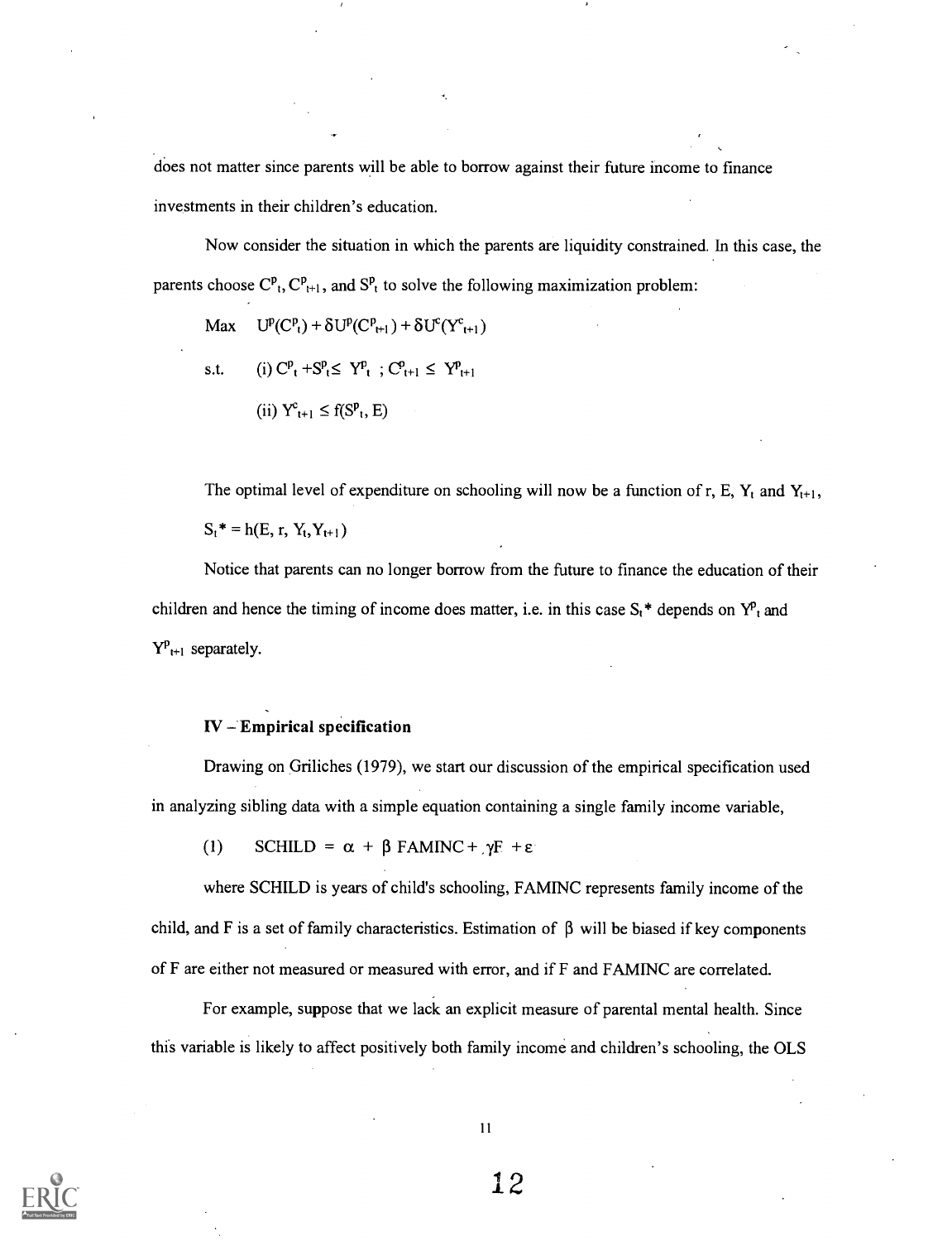estimate of  $\beta$  will tend to be biased upward. On the other hand, the estimate of  $\beta$  could be biased downward if, for example, one of the two parents decides to spend time caring for the child rather than in the labor market, in order to increase their children's schooling, and parental time allocation is not included in the estimating equation.

As Griliches points out, if the omitted F variables are persistent and siblings have the same level of F, then estimating  $\beta$  from within-family data would eliminate the bias in  $\beta$ . It is unlikely that all components of F are time-invariant but if, as seems reasonable, sibling differences in the time-varying components of F are largely independent of income differences, then estimating equation (1) using sibling data will produce unbiased coefficients of  $\beta$ .

To understand the way sibling data might help deal with the issues at hand, we divide the family variable F into two components: FPERM, which represents fixed family characteristics (e.g., race or mother's intelligence); and FTV, which represents family characteristics that vary over time (for example, family size).

FPERM is the same for all siblings whereas FTV -even though it is a family-level variable- will vary across siblings. Consider time-varying family size. At any given point, a family has only one value for this variable but different children of the same family may have different family sizes at any given age. So for example, a first-born child is likely to live in a family of small size during childhood relative to a child from the same family born a few years later. We account for this with:

(2) SCHILD<sub>ij</sub> =  $\alpha$  +  $\beta$  FAMINC<sub>ij</sub> +  $\gamma_1$  FPERM<sub>j</sub> +  $\gamma_2$  FTV<sub>ij</sub> +  $\varepsilon$ <sub>ij</sub>

where i is a sub-index that denotes the individual sibling and j denotes the family. After taking averages within each family and subtracting them from (2), we get:

(3) SCHILD<sub>ij</sub> – SCHILD<sub>.j</sub> =  $\beta$ [FAMINC<sub>ij</sub> - FAMINC<sub>i</sub>]+  $\gamma_2$ [FTV<sub>ij</sub> - FTV<sub>i</sub>] + [ $\varepsilon_{ij}$ - $\varepsilon_{.j}$ ]



12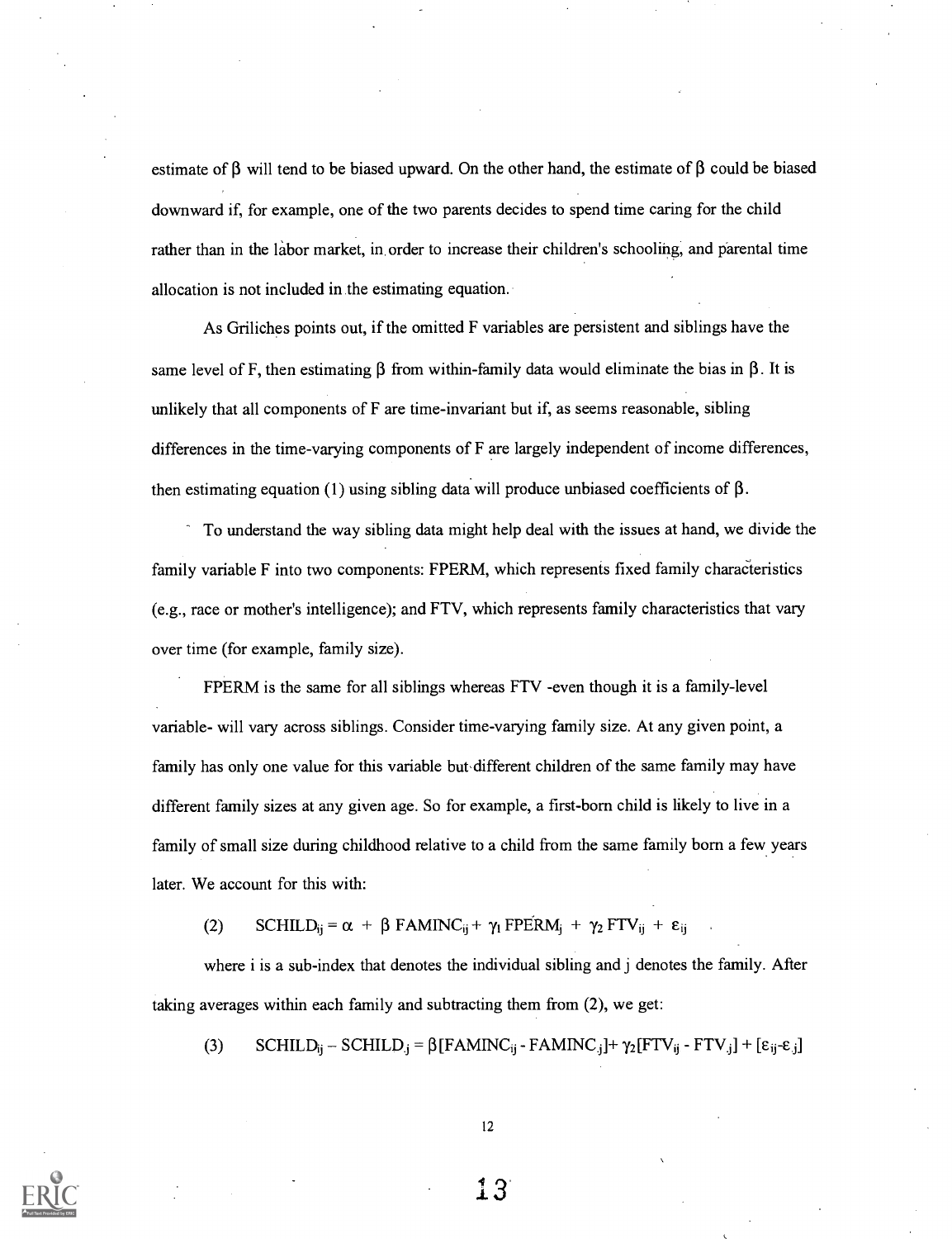where SCHILD<sub>j</sub>, FAMINC<sub>j</sub>, FTV<sub>j</sub> and  $\varepsilon_j$  are family averages for SCHILD, FAMINC,  $FTV$  and  $\varepsilon$  respectively. The family fixed effect  $FPERM$  gets differenced out. The time-varying family effect  $(FTV_{ii})$  remains because it is different for every child.

Even though the fixed effects methodology does not allow us to control for unobserved family characteristics that vary over time, it does allow us to control for a potentially important set of variables that are likely to bias the OLS estimates: unobserved persistent family characteristics. Sibling differences in the unobserved time-varying family characteristics will bias the estimate of  $\beta$  only if they are correlated with both sibling differences in income and sibling differences in completed schooling.

Allowing for the effect of family income to vary by stage of childhood provides us with our estimating equation:

> (4) SCHILD<sub>ij</sub> – SCHILD<sub>j</sub> =  $\beta_1$ [FAMINC 1<sub>ij</sub> - FAMINC 1<sub>j</sub>] +  $\beta_2$ [FAMINC 2<sub>ij</sub> - FAMINC2 <sub>j</sub>] +  $\beta_3$ [FAMINC3<sub>ii</sub>- FAMINC3<sub>i</sub>] +  $\beta_4$ [FAMINC4<sub>ii</sub>- FAMINC4<sub>i</sub>] +  $\beta_5$ [FTV<sub>ii</sub>- FTV<sub>i</sub>] + [ $\epsilon_{ij}$ · $\epsilon_{j}$ ]

where FAMINC1, FAMINC2, FAMINC3, FAMINC4 represent average family income during early childhood (0-4 years), early middle childhood (5-8 years), pre-adolescence (9-12 years), and adolescence (13-16 years), respectively.



13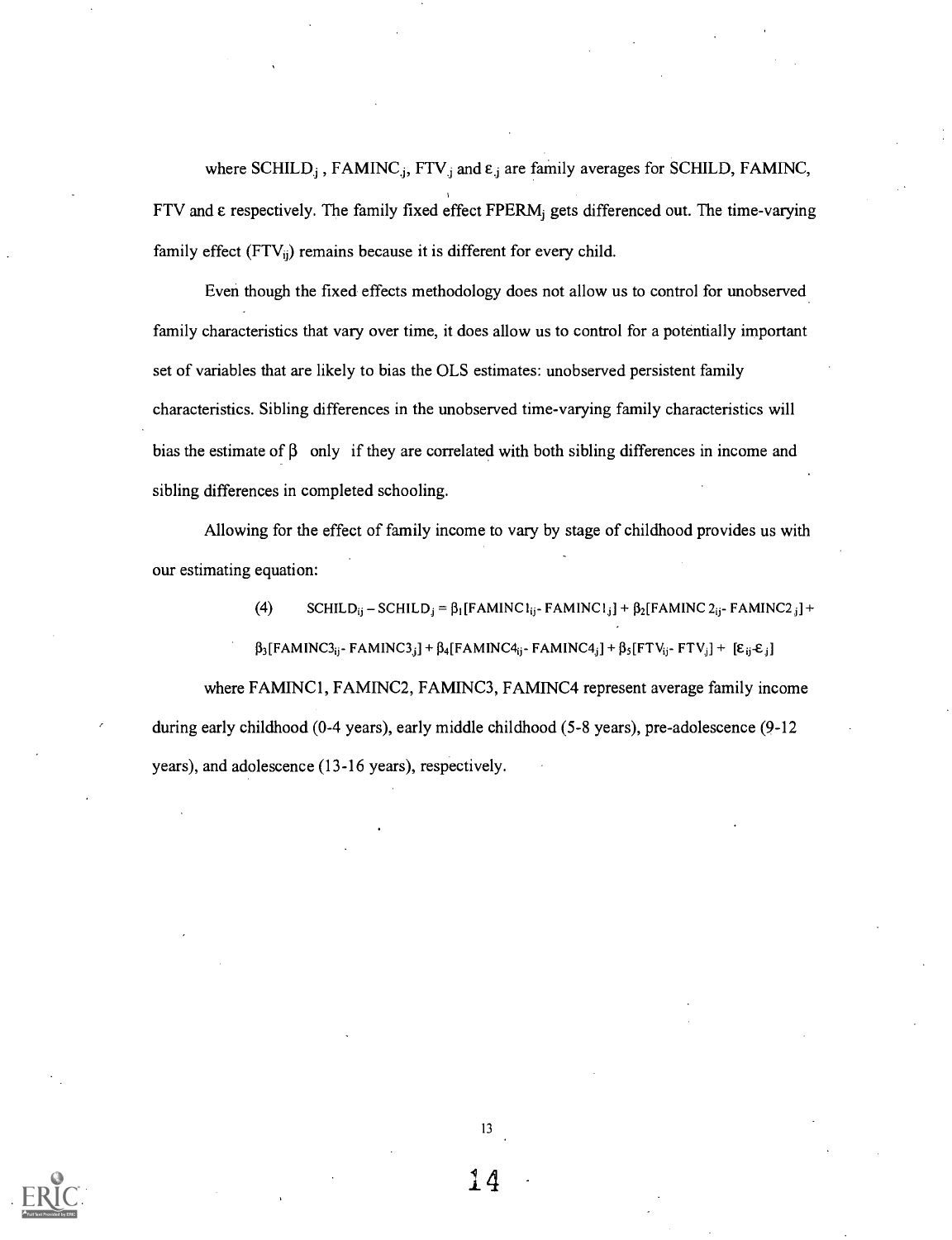#### V - Data

We use data from the 1968-1996 waves of the Panel Study of Income Dynamics, a longitudinal survey of U.S. households. Since 1968 the PSID has followed, interviewed annually, processed, analyzed, and disseminated information from a representative sample of about five thousand families (Hill, 1992). Splitoff families are formed when children leave home, when couples divorce, and when more complicated changes break families apart. This procedure produces an unbiased sample of families each year as well as a continuously representative sample of children born into families each year (Fitzgerald et al., 1998a, 1998b).

We use 1,364 families with children born between 1968 and 1976 and present in the PSID between birth and at least age 20. In most of the analysis, we restrict attention to families with more than one child. Given the cohort range, siblings cannot be more than 9 years apart in age. Individuals were defined to be siblings if they co-resided during all overlapping years in their first 15 years of childhood. Our sibling sample contains 863 children grouped in 391 families. Descriptive statistics for our complete and sibling samples are presented in Tables Al and A2.

Our outcome measure -- completed years of schooling -- was measured when each child was age 20.<sup>1</sup> We would have liked to look at completed schooling at a later age but sample size considerations prevented us from doing so.<sup>2</sup>

Our income measure is the total pre-tax income of all family members, inflated to 1993 price levels using the CPI-UX I, and averaged over all of the years within the given childhood stage under consideration. In this and all other instances of stage-specific measures, the stages span ages 0-4, 5-8, 9-12, and 13-16<sup>3</sup>.

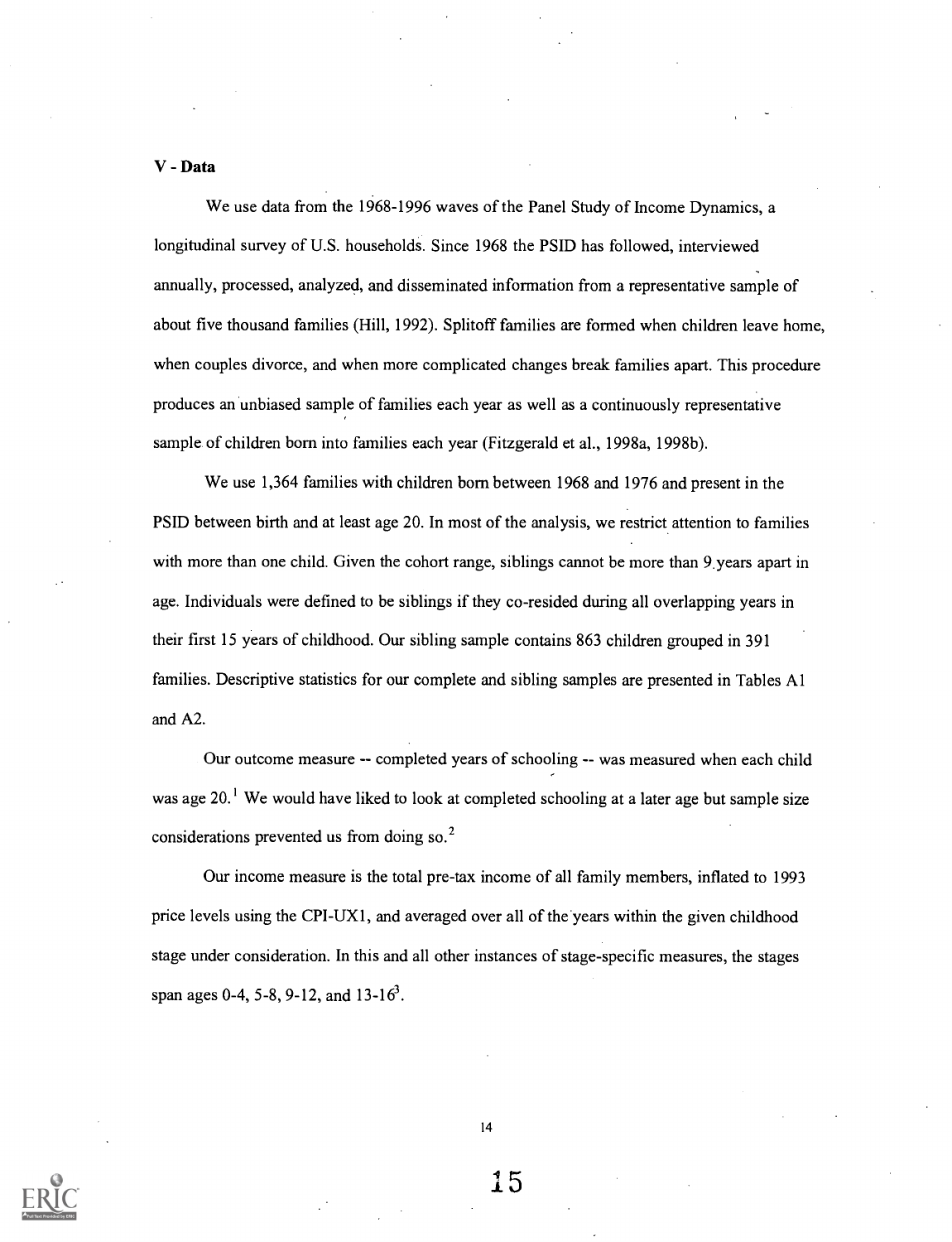Some of our analyses include control variables for the age of the mother at the time of the child's birth, family structure, maternal employment and residential mobility. The family structure measures constructed for each sibling took the form of dummy variables indicating whether the child was born into an intact family, and childhood-stage-specific measures of whether the child's parents divorced or remarried. Maternal employment is captured by stagespecific measures of the number of years in which the mother worked 1,000 or more hours. Residential mobility is measured with stage-specific counts of the number of years in which the family reported a residential move.

Our rationale for including these controls is that they represent conditions and events that may produce changes in income and at the same time have independent effects on child outcomes. Thus, failure to include them would lead to omitted variable bias. On the other hand, some of them (i.e. mother's labor supply) may be considered endogenous and hence a source of bias. For this reason, we ran all specifications with and without these controls.

#### VI - Results

Although our ultimate intent is in estimating the effect of stage-specific childhood income in schooling, we begin with a simpler model that uses only one childhood income measure -- average family income during the entire childhood. The first panel of Table 1 presents the results of a regression of years of children's completed schooling at age 20 on childhood income measured in tens of thousands of dollars. The OLS estimates are positive and highly significant (at the  $1\%$  level)<sup>4</sup>. However, magnitudes are very small, on the order of 0.15-0.20, which, if causal, implies that augmenting a family's income by \$10,000 annually for the first 15 years of a child's life will increase the child's education by about one-fifth of a year. The family

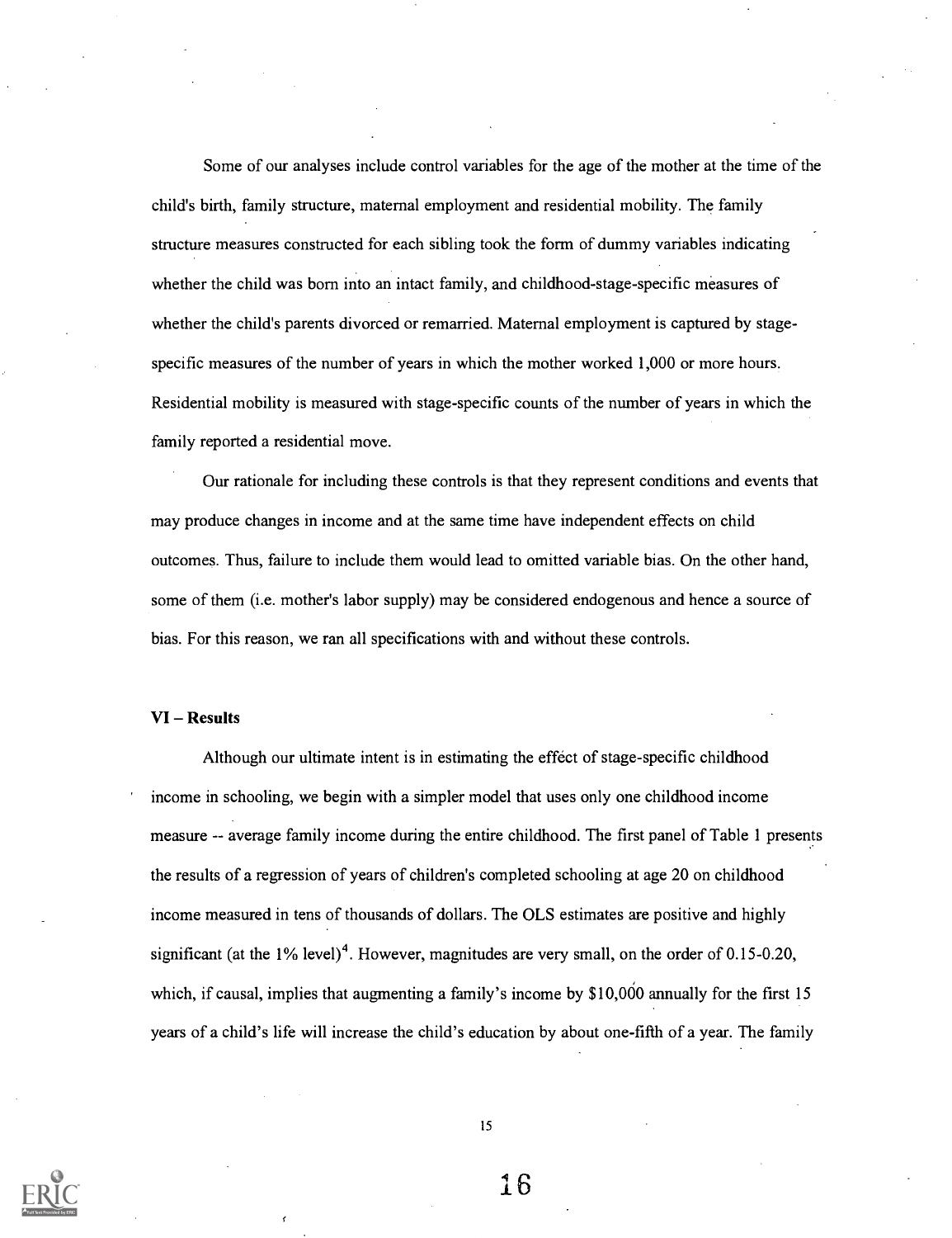fixed-effects (FE) coefficients are smaller (in the range of 0.04-0.12) and estimated much less precisely.<sup>5</sup> The imprecision of the fixed effects estimates is not surprising since there is little difference in 15-year average income between siblings.

The second panel in Table 1 presents results from a regression of years of schooling by age 20 on the log of whole-childhood income. The results for OLS coefficients are again positive and highly significant (at the 1% level) and the fit of the model to the data is higher than it was for the linear specification. The magnitudes are in the order of 0.75, which, if causal, implies that providing a family with a 2.7 fold increase in their income annually for the first 15 years of their children's life will increase their children's education by about 0.75 years. The fixed effects (FE) coefficients are sensitive to the presence of control variables and estimated imprecisely.

Table 2 summarizes our results using stage-specific income measures. Complete results are presented in Table A5. In both the linear and log specification, the OLS suggests that income during the fourth stage of childhood (13-16 years) has a positive and significant effect on achievement.<sup>6</sup> In our conceptually-preferred family fixed-effects models, income during the first stage of childhood is significant in the linear specification (with and without controls) and in the log specification (with controls only).<sup>7</sup> The linear specification suggests that a \$10,000 increase in average annual family income during the first four years of a child's life is associated with an increase of 0.11-0.16 years of completed schooling. The log specification with controls suggests that a 2.7-fold increase in the average annual family income during the first four years of childhood raises the years of schooling by 0.47 years.

Given the interest in the very early period of life, we broke down the first stage of childhood into two sub-stages (0-2 and 3-4 years) and found that the positive and significant effect only appears in the first sub-stage (0-2 years). However, we were not able to reject the

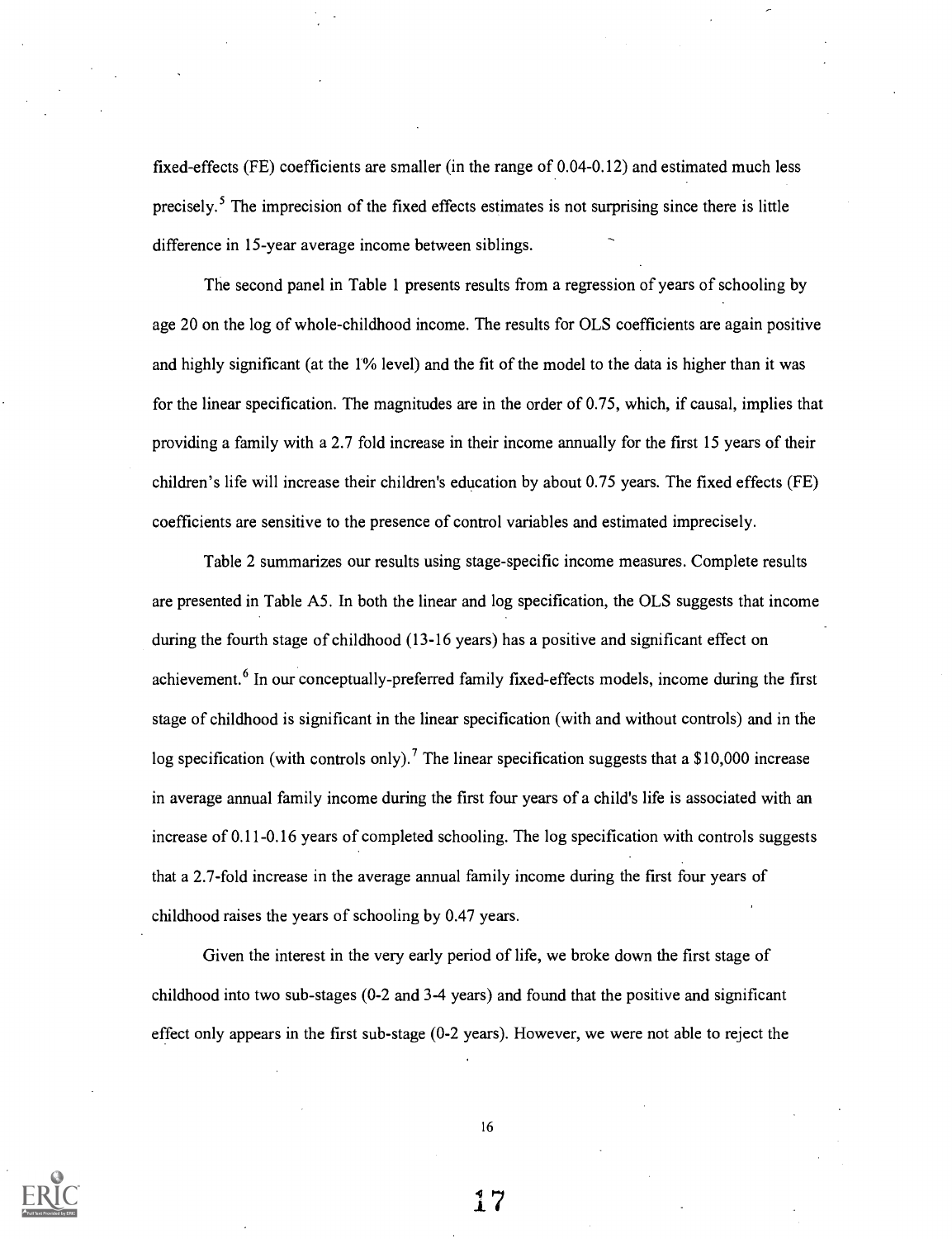hypothesis that the two coefficients (0-2 and 3-4) were equal to each other. For details, see Table A6.

#### VII - Extensions

Table 3 presents the results of various extensions of the log income specification shown in Table 2. We first restricted the sample to all children who were born into a two-parent family and whose parents remained married for at least 15 years after their birth. This restriction is motivated by the idea that families undergoing fundamental changes may themselves have changing preferences and abilities to implement plans for their children's (and, in some cases, step-children's) attainments. The results suggest that income during the first stage of childhood has a positive and significant effect on completed schooling, with the coefficients somewhat larger than in the larger sample of all siblings.

The basic fixed-effects specification uses all families with two or more siblings regardless of the age difference between children. A potential problem is that siblings close in age will have very similar stage-specific average incomes. For these families, there may be very little variation to exploit using the FE methodology and this may explain the lack of significance of income during some stages of childhood. To examine this issue, we ran the log specification regressions of Table 2 on a sub-sample of families whose children were three or more years apart in age from each other.<sup>8</sup>

Restricting the sample in this way more than doubles the explained variance of the model and confirms that income during the first stage of childhood has a positive and significant effect on completed schooling. This sample restriction also boosts the estimated impact of income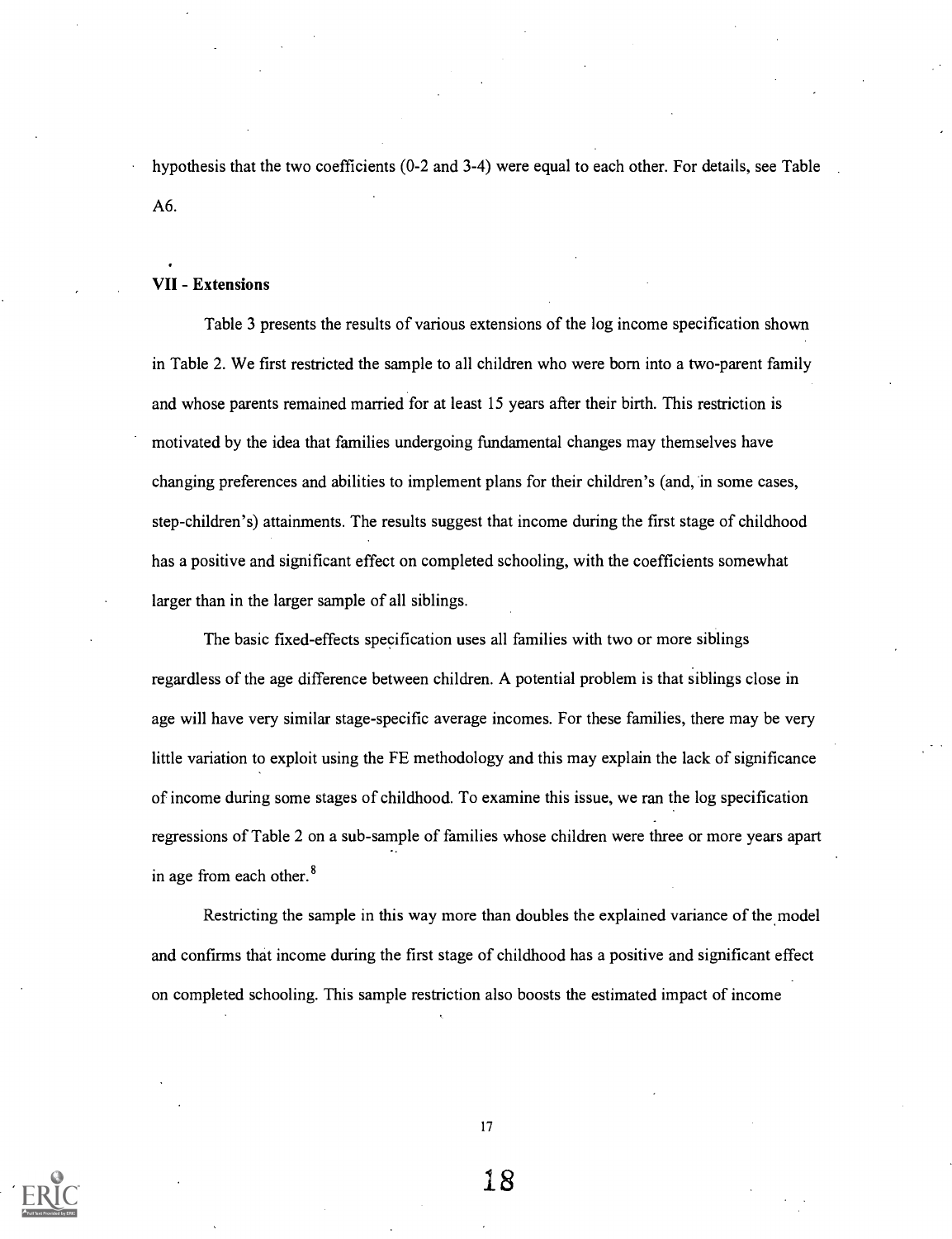during the first and fourth stage of childhood  $(13-16 \text{ years old})^9$  In this case, family income during adolescence becomes significant.

Estimates in the final pair of columns in Table 4 are based on a specification that combines the two previous restrictions by using a sub-sample of intact families with siblings three or more years apart. As with the larger three-years-apart sample, both the first and fourth stage income coefficients are positive and statistically significant.

We also investigated whether income had different effects on the educational attainment of boys vs. girls and blacks vs. non-blacks. We found no evidence of these kinds of interactions. Finally, we estimated spline regressions to assess whether the effect of income is different for families below a certain threshold (\$15,000) than for those above this threshold. Standard errors here were too large to draw any conclusions.

#### VIII - Discussion

In this paper, we used sibling data from the Panel Study of Income Dynamics (PSID) to assess the impact of stage-specific family childhood income on completed years of schooling. We used family fixed effects techniques to eliminate biases associated with the omission of unmeasured persistent family characteristics.

Our results suggest that family income during childhood has a positive effect on completed schooling. Furthermore they indicate that the timing of income is important. In particular, our main results suggest that income during the first stage of childhood (0-4 years old) has a positive effect on completed schooling. The magnitude of the coefficient ranges from about 0.5 to 1.0, suggesting that a 2.7-fold increase in parental income when the child is 0-4 years old is associated with an increase of between half a year and one full year of schooling. Our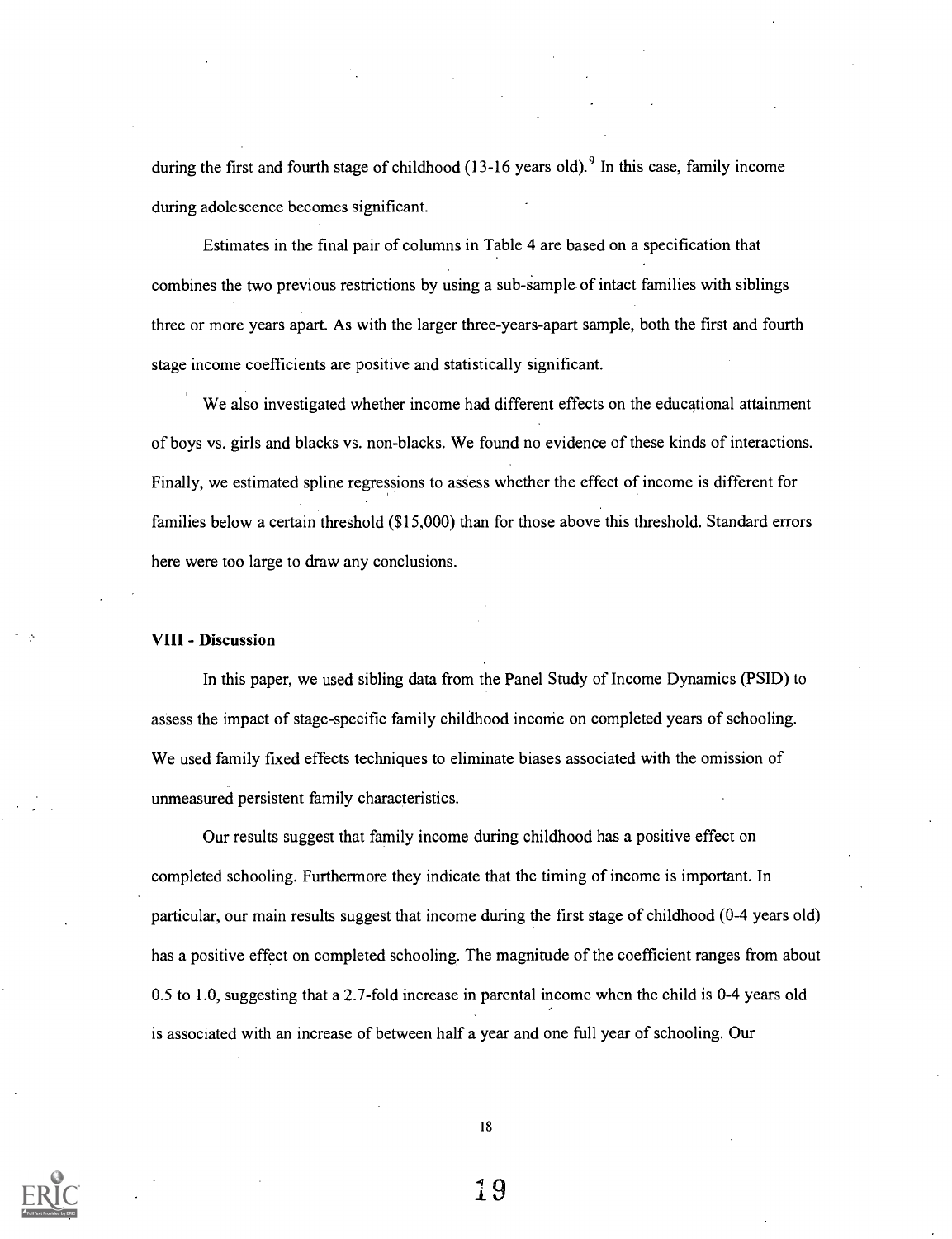explanation for the significance of this result is that early childhood is the period in which the scope for family influence is the greatest. This is consistent with evidence from the child development literature pointing to early childhood as a critical developmental stage.

Some results (OLS and Fixed Effects with widely spaced children) suggest that family income during adolescence (13-16 years old) may also be an important determinant of educational attainment. This suggests that shocks to parental income during adolescence may affect the decision of attending college. Restricting the sample to intact families also produces larger estimated impacts of early childhood, which may reflect a greater impact of income in families where parents share long-run goals.

From a policy perspective, the results suggest that schooling is a possible channel through which income inequality can be transmitted from one generation to the next one. They also suggest that economic deprivation, especially early in life, may have long-run consequences for the well-being of children.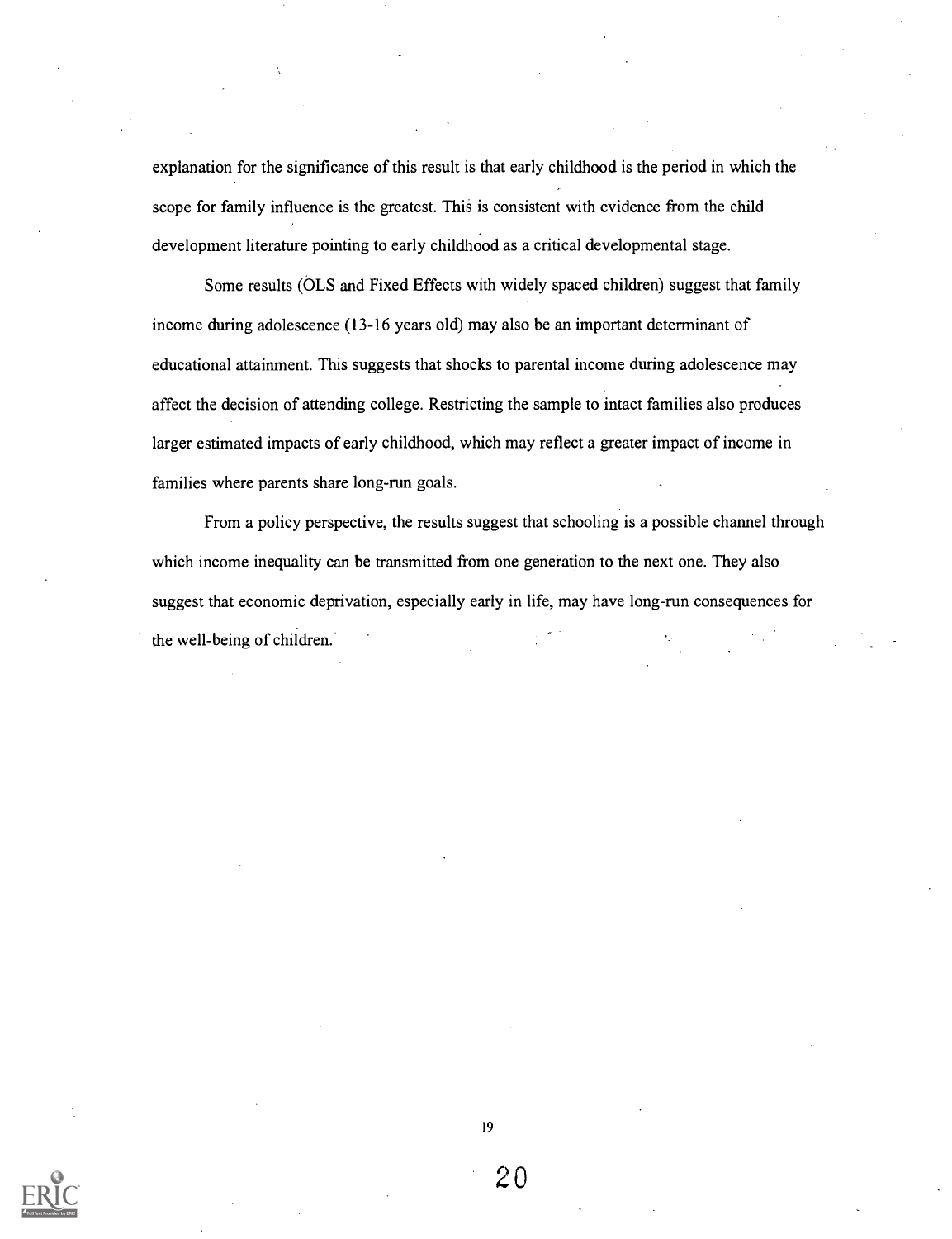#### **REFERENCES**

- Allison, P. 1994. "Using Panel Data to Estimate the Effects of Events." Sociological Methods and Research, 23, 174-99.
- Becker, G. and N. Tomes. 1993. "Human Capital and the Rise and Fall of Families" in Gary S. Becker, Human Capital. The University of Chicago Press.
- Berk, Laura E. 1997. Child Development. Allin and Bacon. Fifth Edition.
- Blau, D. 1999. "The Effect of Income on Child Development." Review of Economics and Statistics. 81(2), 261-76
- Duncan, G., J. Brooks-Gunn and P. Klebanov. 1994. "Economic Deprivation and Early-Childhood Development." Child Development 65(2):296-318.
- Duncan, G. J. and J. Brooks-Gunn. 1997. Consequences of Growing Up 'Poor. New York: Russell Sage.
- Duncan, G. J., W. Jean Yeung, J. Brooks-Gunn and Judith R. Smith. 1998. "How Much Does Childhood Poverty Affect the Life Chances of Children?" American Sociological Review.
- Elder, Glen H. 1999. Children of the Great Depression. Social Change in Life Experience. Westview Press.
- Fitzgerald, J., P. Gottschalk, and R. Moffitt. 1998a. "An Analysis of Sample Attrition in Panel Data." Journal of Human Resources. 33(2), 251-99
- Fitzgerald, J., P. Gottschalk, and R. Moffitt. 1998b. "The Impact of Attrition in the PSID on Intergenerational Analysis." Journal of Human Resources. 33(2), 300-44

Greene, W. 1990. Econometric Analysis. New York: Macmillan.

- Griliches, Z. 1979. "Sibling Models and Data in Economics: Beginnings of a Survey." Journal of Political Economy, 87(5): S37-S64
- Hauser, R. and R. Wong. 1989. "Sibling Resemblance and Intersibling Effects in Educational Attainment." Sociology of Education 62(July):149-71.
- Hausman, J. and W.Taylor. 1981. "Panel Data and Unobservable individual Effects", Econometrica, 49 (6): 1377-98
- Haveman, R. and B. Wolfe. 1994. Succeeding Generations: On the Effects of Investments in Children. New York: Russell Sage.



20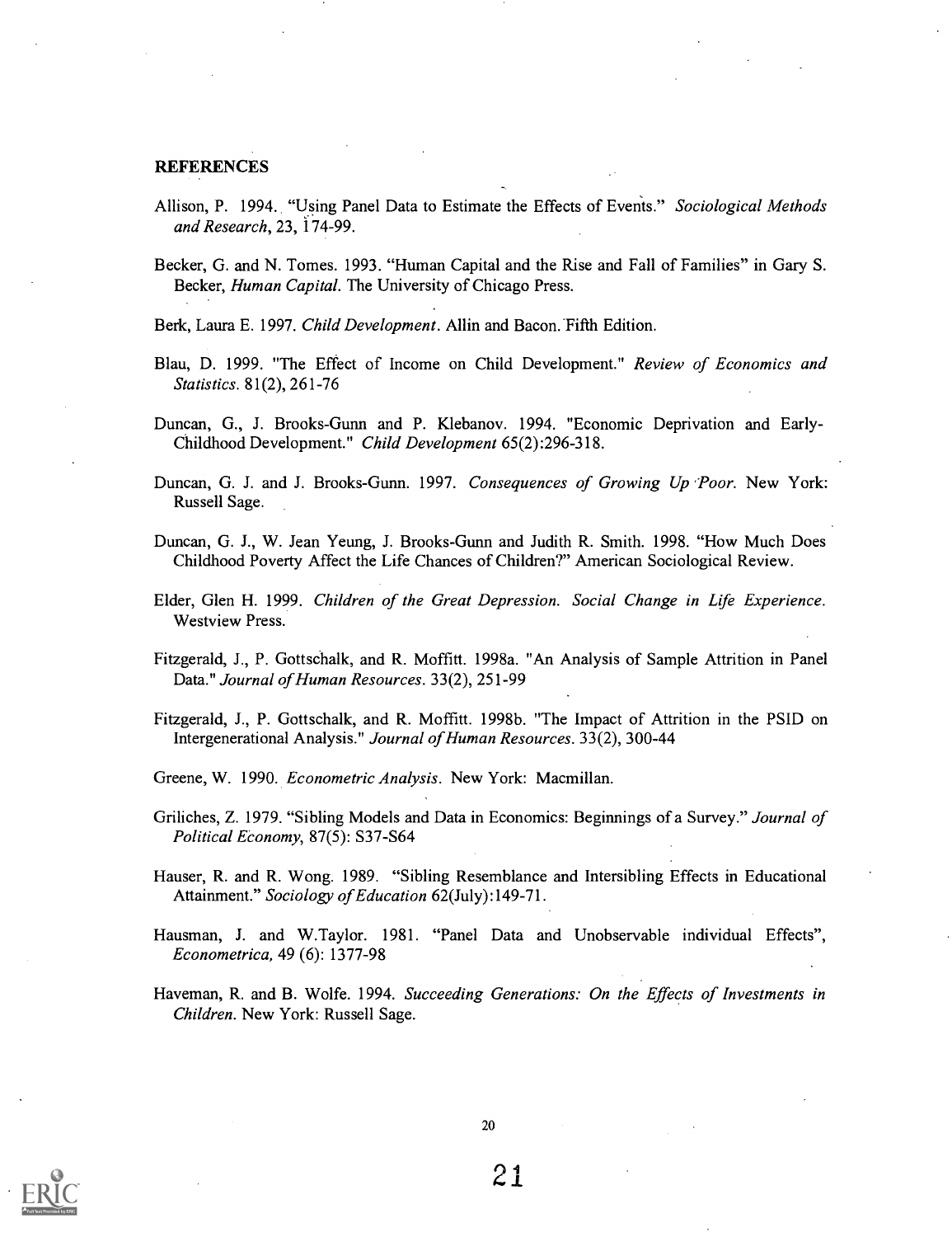- Haveman, R. and B. Wolfe. 1995. "The Determinants of Children's Attainments: A Review of Methods and Findings." Journal of Economic Literature 33 (December):1829-78.
- Hill, M. 1992. The Panel Study of Income Dynamics: A User's Guide, Newbury Park, CA: SAGE Publications.
- Mayer, S. 1997. What Money Can't Buy: The Effect of Parental Income on Children's Outcomes, Cambridge, MA: Harvard University Press.
- Lundberg, S. and R. Pollak. 1996. "Bargaining and Distribution in Marriage" Journal of Economic Perspectives. 10(4): 139-58.
- Shea, J. 1997. "Does Parents' Money Matter?" National Bureau of Economic Research Working Paper: 6026.
- Smith, J., J. Brooks-Gunn and P. Klebanov. 1997. "Consequences of Growing Up Poor for Young Children" in G. Duncan & J. Brooks-Gunn, Consequences of Growing Up Poor. New York: Sage. Russell Sage. Sage. Sage. Sage. Sage. Sage. Sage. Sage. Sage. Sage. Sage. Sage. Sage. Sage. Sage. Sage. Sage. Sage. Sage. Sage. Sage. Sage. Sage. Sage. Sage. Sage. Sage. Sage. Sage. Sage. Sage. Sage. Sage. Sage



J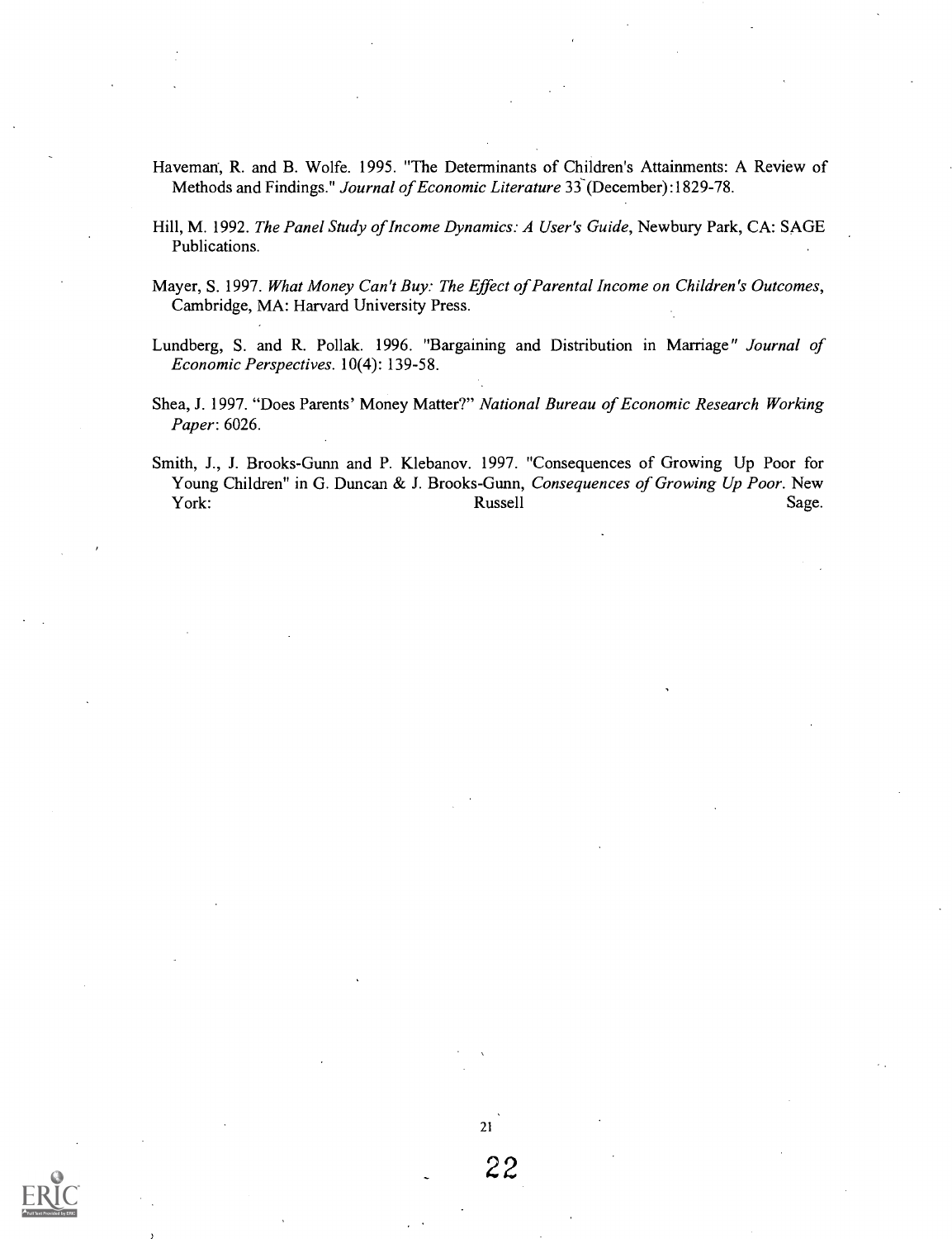#### Table 1 - Effect of 15-year Average Childhood Income on Years of Schooling at Age 20.

| <b>Regression 1: Linear</b><br>specification, with childhood<br>income measure | <b>OLS</b> Regression<br>No.<br><b>Controls</b> | With<br><b>Controls</b> | <b>Fixed Effects</b><br>No.<br><b>Controls</b> | With<br><b>Controls</b> |
|--------------------------------------------------------------------------------|-------------------------------------------------|-------------------------|------------------------------------------------|-------------------------|
| 15-year average family income,<br>age 0-15 (in \$10,000's)                     | $.209***$<br>(.024)                             | $.129***$<br>(.029)     | .042<br>(.098)                                 | .117<br>(.123)          |
| Observations                                                                   | 869                                             | 867<br>٠                | 869                                            | 869                     |
| R-squared<br>Within R-squared                                                  | .125                                            | .198                    | .000                                           | .062                    |

|                                        |                      |        | <b>OLS Regression</b> |                 | <b>Fixed Effects</b> |                 |
|----------------------------------------|----------------------|--------|-----------------------|-----------------|----------------------|-----------------|
| Regression                             | 2:                   | Log No |                       | With            | No.                  | With            |
| specification, with childhood Controls |                      |        |                       | <b>Controls</b> | <b>Controls</b>      | <b>Controls</b> |
| income measure                         |                      |        |                       |                 |                      |                 |
| 15-year average family income,         |                      |        | $.819***$             | $.696***$       | .228                 | .672            |
|                                        | age $0-15$ (in logs) |        | (.084)                | (.112)          | (.444)               | (.554)          |
|                                        |                      |        |                       |                 |                      |                 |
| Observations                           |                      |        | 869                   | 867             | 869                  | 869             |
|                                        |                      |        |                       |                 |                      |                 |
| R-squared                              |                      |        | .154                  | .220            | .001                 |                 |
| Within R-squared                       |                      |        |                       |                 |                      | .063            |

- Standard errors are in parentheses. \*\*\*: signif at 1% level; \*\*: signif at 5% level; \*: signif at 10% level.

- Huber-White robust standard errors were calculated for OLS regressions.

Control variables for the Fixed Effects models include: Mother's age at birth of child, average family size for each stage, dummy indicating whether born into 2-parent family, stage-specific dummies indicating whether parents ever divorced, whether they ever remarried, whether family ever moved and whether mother worked more than 1000 hours a year. - Control variables for the OLS models include the same as in the Fixed Effects models plus sex and race dummy variables, mother's years of education and dummy variables indicating whether family ever lived in the south.

22

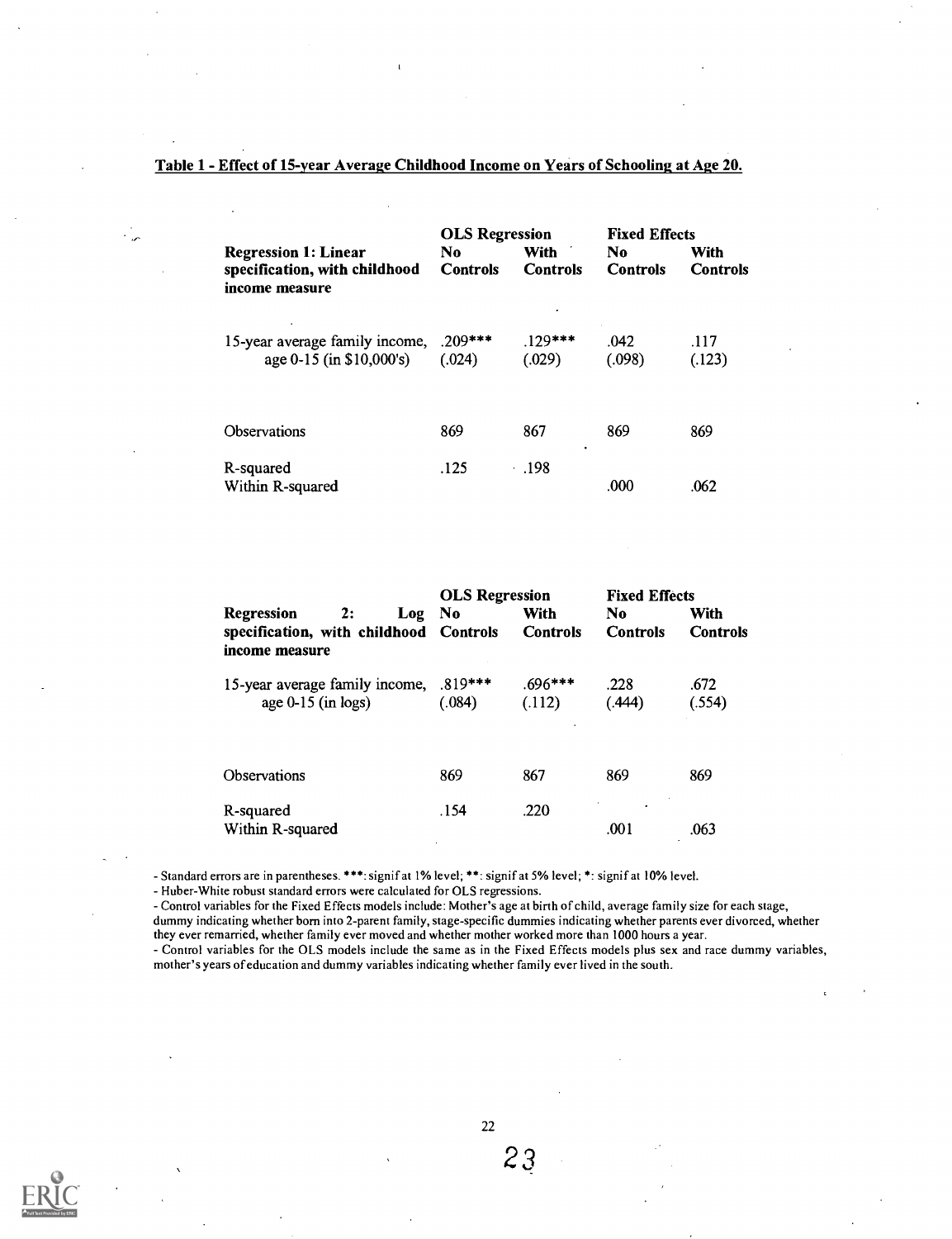#### Table 2 - Effects of Stage-Specific Childhood Income on Years of Schooling at age 20

|                                              | <b>OLS Regression</b>  |                                | <b>Fixed Effects</b>  |                         |
|----------------------------------------------|------------------------|--------------------------------|-----------------------|-------------------------|
| <b>Regression 1: Linear</b><br>Specification | No.<br><b>Controls</b> | <b>With</b><br><b>Controls</b> | No<br><b>Controls</b> | With<br><b>Controls</b> |
| Avg. family income,                          | .056                   | .004                           | $.108*$               | $.163***$               |
| age 0-4 (in \$10,000's)                      | (.045)                 | (.047)                         | (.063)                | (.075)                  |
| Avg. family income,                          | .057                   | .051                           | .075                  | $.115*$                 |
| age 5-8 (in \$10,000's)                      | (.039)                 | (.040)                         | (.063)                | (.068)                  |
| Avg. family income,                          | $-.027$                | $-.047$                        | $-0.093*$             | $-.056$                 |
| age 9-12 (in \$10,000's)                     | (.043)                 | (.046)                         | (.055)                | (.058)                  |
| Avg. family income,                          | $.116***$              | $.104***$                      | .006                  | .034                    |
| age 13-16 (in \$10,000's)                    | (.027)                 | (.029)                         | (.045)                | (.051)                  |
| Observations                                 | 863                    | 861                            | 863                   | $863$ .                 |
| R-squared                                    | .137                   | .222                           |                       |                         |
| Within R-squared                             |                        |                                | .015                  | .104                    |

|                          | <b>OLS Regression</b> |                 | <b>Fixed Effects</b> |                 |
|--------------------------|-----------------------|-----------------|----------------------|-----------------|
| <b>Regression 2: Log</b> | No                    | With            | No                   | With            |
| <b>Specification</b>     | <b>Controls</b>       | <b>Controls</b> | <b>Controls</b>      | <b>Controls</b> |
| Avg. family income,      | .126                  | $-.001$         | .281                 | .469*           |
| age $0-4$ (in logs)      | (.145)                | (.153)          | (.201)               | (.244)          |
| Avg. family income,      | .234                  | $.295*$         | .144                 | .334            |
| age $5-8$ (in logs)      | (.151)                | (.169)          | (.232)               | (.258)          |
| Avg. family income,      | $-.133$               | - 197           | $-226$               | $-122$          |
| age $9-12$ (in logs)     | (.148)                | (.155)          | (.201)               | (.226)          |
| Avg. family income,      | $.543***$             | $.560***$       | .172                 | .230            |
| age $13-16$ (in logs)    | (.118)                | (.127)          | (.217)               | (.264)          |
| Observations             | 863                   | 861             | 863                  | 863             |
| R-squared                | .172                  | .251            |                      |                 |
| Within R-squared         |                       |                 | .009                 | .098            |

- The sample consists of families with two or more siblings (863 siblings, 391 families).

Standard errors are in parentheses. \*\*\*: signif at 1% level; \*\*: signif at 5% level; \*: signif at 10% level.

- Huber-White robust standard errors were calculated for OLS regressions.

Control variables for the Fixed Effects models include: Mother's age at birth of child, average family size for each stage, dummy indicating whether born into 2-parent family, stage-specific dummies indicating whether parents ever divorced, whether they ever remarried, whether family ever moved and whether mother worked more than 1000 hours a year.

Control variables for the OLS models include the same as in the Fixed Effects models plus sex and race dummy variables, mother's years of education and dummy variables indicating whether family ever lived in the south.



24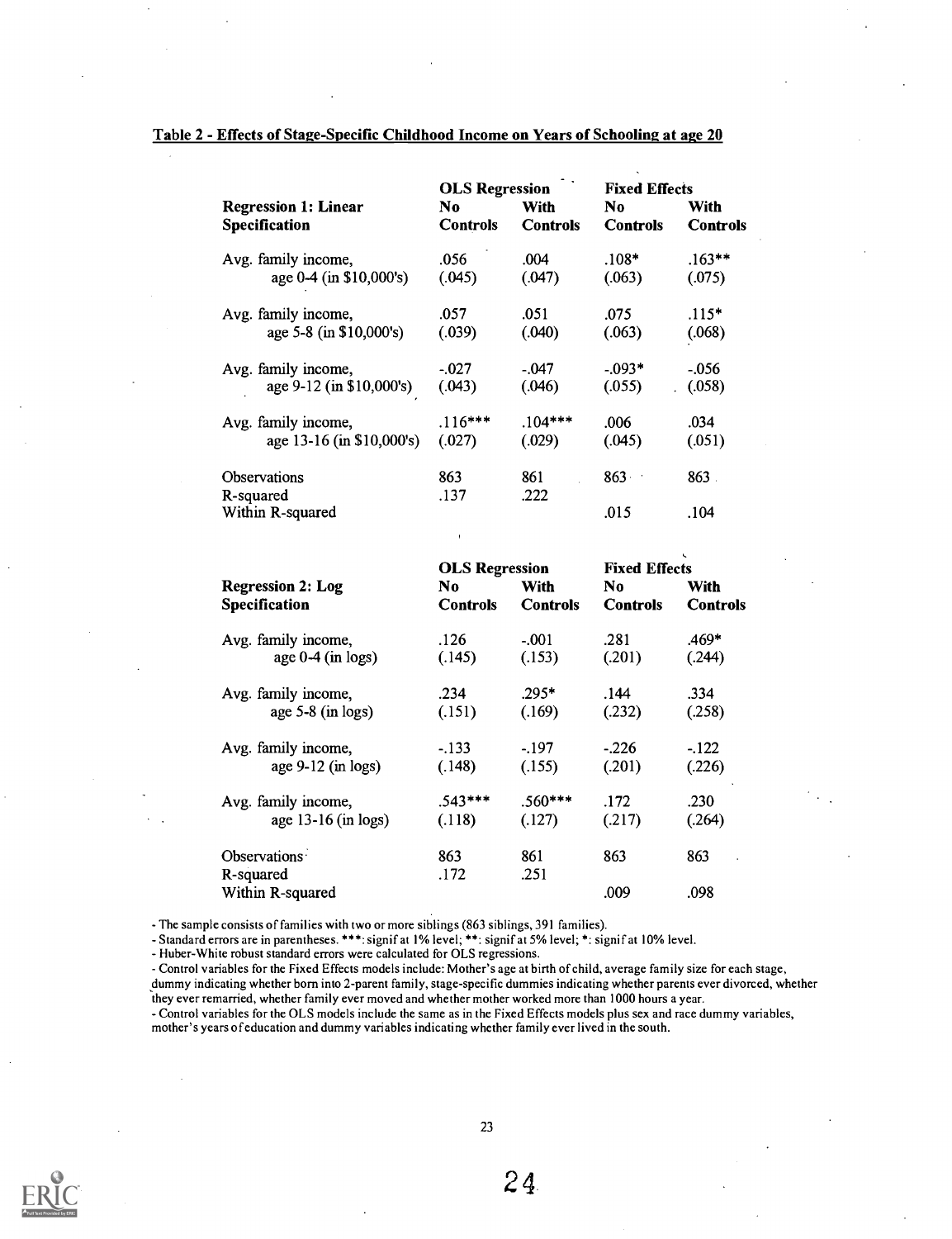|                                                                                                                                                                                                                                                                                                                                                                                                      | sample                         | All families in sibling                     | Intact families only             |                  | or more years apart              | Families with siblings 3 Intact families with |                                           | siblings 3 or more years |               |
|------------------------------------------------------------------------------------------------------------------------------------------------------------------------------------------------------------------------------------------------------------------------------------------------------------------------------------------------------------------------------------------------------|--------------------------------|---------------------------------------------|----------------------------------|------------------|----------------------------------|-----------------------------------------------|-------------------------------------------|--------------------------|---------------|
|                                                                                                                                                                                                                                                                                                                                                                                                      | Controls<br>$\mathbf{\hat{z}}$ | (repeated from Table 2)<br>Controls<br>With | Controls<br>$\tilde{\mathbf{z}}$ | Controls<br>With | Controls<br>$\tilde{\mathbf{z}}$ | Controls<br>With                              | Controls<br>apart<br>$\tilde{\mathbf{z}}$ | Controls<br>With         |               |
| age 0-4 (in logs)                                                                                                                                                                                                                                                                                                                                                                                    | (201)                          | (244)                                       | (285)                            | (.346)           | .536**                           | 915***                                        | $.708**$                                  | 963**                    |               |
| Avg. family income,                                                                                                                                                                                                                                                                                                                                                                                  | .281                           | 469*                                        | 478*                             | $651*$           | (227)                            | (282)                                         | (321)                                     | (.386)                   |               |
| age 5-8 (in logs)                                                                                                                                                                                                                                                                                                                                                                                    | (232)                          | (258)                                       | (376)                            | (429)            | (.265)                           | (298)                                         | (424)                                     | (490)                    |               |
| Avg. family income,                                                                                                                                                                                                                                                                                                                                                                                  | .144                           | 334                                         | $-445$                           | $-390$           | 269                              | 270                                           | $-293$                                    | $-306$                   |               |
| age 9-12 (in logs)                                                                                                                                                                                                                                                                                                                                                                                   | (201)                          | (226)                                       | (302)                            | (.345)           | (227)                            | (261)                                         | (339)                                     | (389)                    |               |
| Avg. family income,                                                                                                                                                                                                                                                                                                                                                                                  | $-0.226$                       | -.122                                       | $-348$                           | $-346$           | .081                             | $-0.051$                                      | $-294$                                    | $-226$                   |               |
| age 13-16 (in logs)                                                                                                                                                                                                                                                                                                                                                                                  | (217)                          | (.264)                                      | (315)                            | (.366)           | $.536***$                        | <b>843**</b>                                  | (377)                                     | (454)                    |               |
| Avg. family income,                                                                                                                                                                                                                                                                                                                                                                                  | .172                           | 230                                         | 220                              | 319              | (252)                            | (323)                                         | 563                                       | *\$88                    |               |
| Within R-squared                                                                                                                                                                                                                                                                                                                                                                                     | 009                            | 098                                         | 018                              | 065              | <b>949</b>                       | 212                                           | 059                                       | 164                      |               |
| Observations                                                                                                                                                                                                                                                                                                                                                                                         | 863                            | 863                                         | 566                              | 566              | 467                              | 467                                           | 308                                       | 308                      |               |
| - Control variables include: Mother's age at birth of child, average family size for each stage, stage-specific dummies indicating whether parents ever divorced, whether they ever<br>- Standard errors are in parentheses. ***: signif at 1% level; **: signif at 5% level; *: signif at 10% level.<br>remarried, whether family ever moved and whether mother worked more than 1000 hours a year. |                                |                                             |                                  |                  |                                  |                                               |                                           |                          |               |
| ທ                                                                                                                                                                                                                                                                                                                                                                                                    |                                |                                             |                                  | $\overline{24}$  |                                  |                                               |                                           |                          | $\frac{6}{3}$ |
|                                                                                                                                                                                                                                                                                                                                                                                                      |                                |                                             |                                  |                  |                                  |                                               |                                           |                          |               |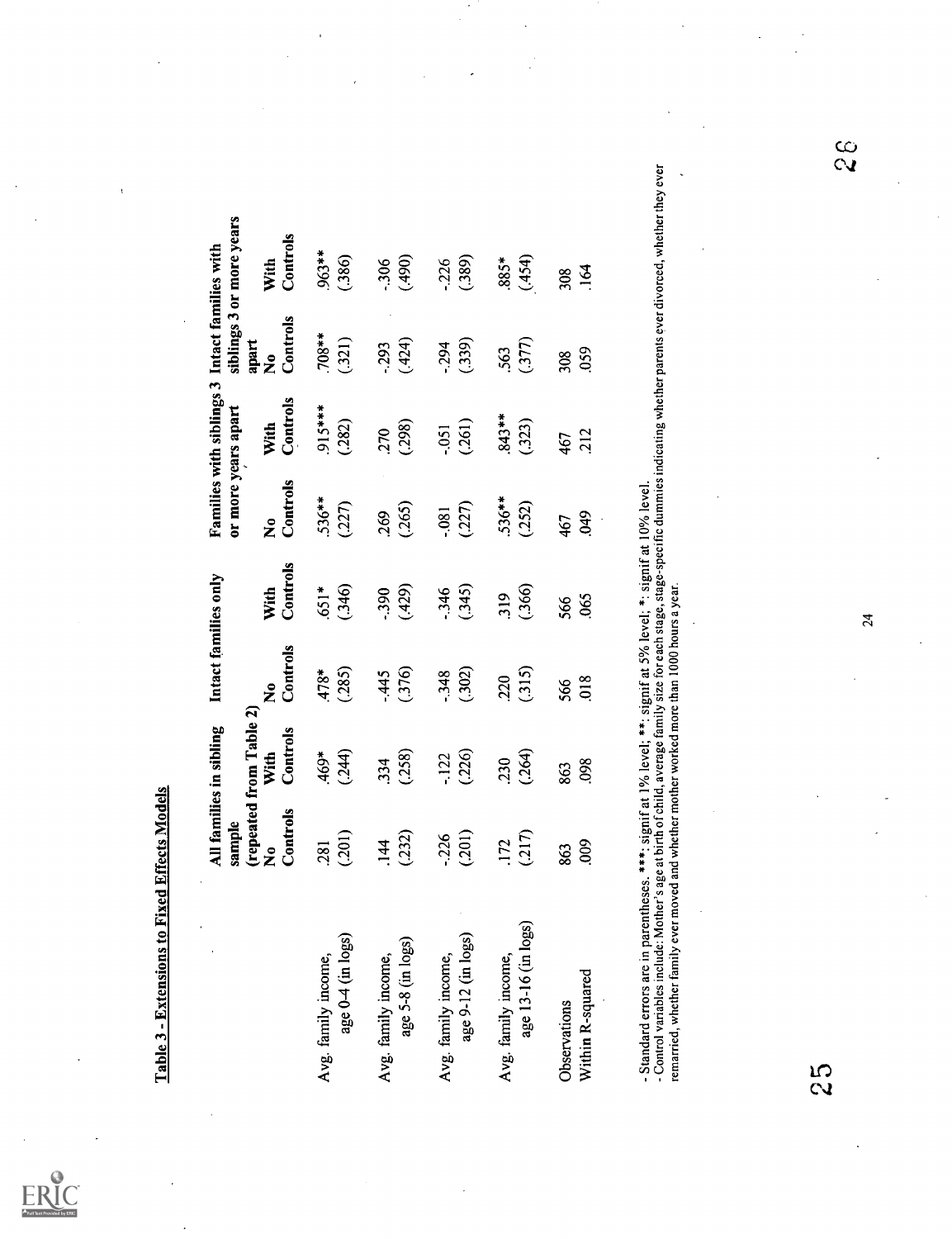## Table Al - Descriptive Statistics

 $\bar{a}$ 

|                                                                | Whole sample      |          | Sample restricted to $P$ -value<br>families with 2 or<br>more siblings |           | differences of<br>means between<br>whole sample and<br>sibling sample | p-value<br>differences of<br>means between<br>sibling sample and<br>non-sibling sample |
|----------------------------------------------------------------|-------------------|----------|------------------------------------------------------------------------|-----------|-----------------------------------------------------------------------|----------------------------------------------------------------------------------------|
|                                                                | Mean              | Std.Dev. | Mean                                                                   | Std. Dev. |                                                                       |                                                                                        |
| Income variables<br>Avg. family Income, age 0-4 (in \$10,000s) | 3.29              | 1.82     | 3.39                                                                   | 1.61      | 0.015                                                                 | 0.034                                                                                  |
| Avg. family Income, age 5-8 (in \$10,000s)                     | 3.71              | 2.27     | 3.86                                                                   | 1.99      | 0.005                                                                 | 0.009                                                                                  |
| Avg. family Income, age 9-12 (in \$10,000s)                    | 4.04              | 2.92     | 4.14                                                                   | 2.37      | 0.267                                                                 | 0.187                                                                                  |
| Avg. family Income, age 13-16 (in \$10,000s)                   | 4.39              | 3.31     | 4.57                                                                   | 2.88      | 0.044                                                                 | 0.036                                                                                  |
|                                                                |                   |          |                                                                        |           |                                                                       |                                                                                        |
| Sibling-specific variables                                     |                   |          |                                                                        |           |                                                                       |                                                                                        |
| Completed years of education by age 20                         | 11.98             | 1.25     | 12.06                                                                  | 1.18      | 0.032                                                                 | 0.015                                                                                  |
| Whether born into 2-parent family                              | 0.82              | 0.39     | 0.86                                                                   | 0.34      | 0.000                                                                 | 0.000                                                                                  |
| Mother's age at birth of child                                 | 24.35             | 5.66     | 24.13                                                                  | 4.37      | 0.242                                                                 | 0.124                                                                                  |
| Whether ever divorced, age 0-4                                 | 0.09              | 0.29     | 0.07                                                                   | 0.26      | 0.000                                                                 | 0.004                                                                                  |
| Whether ever divorced, age 5-8                                 | 0.11              | 0.31     | 0.09                                                                   | 0.28      | 0.000                                                                 | 0.004                                                                                  |
| Whether ever divorced, age 9-12                                | 0.09              | 0.28     | 0.08                                                                   | 0.27      | 0.120                                                                 | 0.226                                                                                  |
| Whether ever divorced, age 13-16                               | 0.09              | 0.28     | 0.08                                                                   | 0.27      | 0.052                                                                 | 0.127                                                                                  |
| Whether ever remarried, age 0-4                                | $ 0.09\rangle$    | 0.29     | 0.10                                                                   | 0.29      | 0.921                                                                 | 0.973                                                                                  |
| Whether ever remarried, age 5-8                                | 0.06              | 0.25     | 0.05                                                                   | 0.22      | 0.001                                                                 | 0.008                                                                                  |
| Whether ever remarried, age 9-12                               | 0.06              | 0.24     | 0.03                                                                   | 0.18      | 0.000                                                                 | 0.000                                                                                  |
| Whether ever remarried, age 13-16                              | 0.06              | 0.24     | 0.03                                                                   | 0.18      | 0.000                                                                 | 0.000                                                                                  |
| Number of years moved, 0-4                                     | 1.79              | 0.87     | 1.81                                                                   | 0.84      | 0.028                                                                 | 0.376                                                                                  |
| Number of years moved, 5-8                                     | 0.92              | 0.96     | 0.78                                                                   | 0.88      | 0.000                                                                 | 0.000                                                                                  |
| Number of years moved, 9-12                                    | 0.73              | 0.95     | 0.55                                                                   | 0.82      | 0.000                                                                 | 0.000                                                                                  |
| Number of years moved, 13-16                                   | $\overline{0.76}$ | 1.01     | 0.61                                                                   | 0.92      | 0.000                                                                 | 0.000                                                                                  |
| Number of years mom worked 1000+ hrs, 0-4                      | 1.15              | 1.36     | 1.00                                                                   | 1.27      | 0.000                                                                 | 0.000                                                                                  |
| Number of years mom worked 1000+ hrs, 5-8                      | 1.42              | 1.59     | 1.27                                                                   | 1.53      | 0.000                                                                 | 0.000                                                                                  |
| Number of years mom worked 1000+ hrs, 9-12                     | 1.79              | 1.69     | 1.75                                                                   | 1.68      | 0.126                                                                 | 0.336                                                                                  |
| Number of years mom worked 1000+ hrs, 13-16 2.15               |                   | 1.71     | 2.12                                                                   | 1.71      | 0.186                                                                 | 0.425                                                                                  |
| Whether ever lived in South                                    | 0.53              | 0.50     | 0.48                                                                   | 0.50      | 0.000                                                                 | 0.000                                                                                  |
| Average family size, age 0-4                                   | 4.43              | 1.78     | 4.49                                                                   | 1.78      | 0.133                                                                 | 0.147                                                                                  |
| Average family size, age 5-8                                   | 4.70              | 1.58     | 5.01                                                                   | 1.53      | 0.000                                                                 | 0.000                                                                                  |
| Average family size, age 9-12                                  | 4.75              | 1.49     | 5.16                                                                   | 1.47      | $\overline{0.000}$                                                    | 0.000                                                                                  |
| Average family size, age 13-16                                 | 4.62              | 1.38     | $\overline{5.00}$                                                      | 1.33      | 0.000                                                                 | 0.000                                                                                  |
| <b>Family-specific controls</b>                                |                   |          |                                                                        |           |                                                                       |                                                                                        |
| Whether female, 1=female, 0=male                               | 0.48              | 0.50     | 0.50                                                                   | 0.50      | 0.174                                                                 | 0.300                                                                                  |
| Whether black, l=black 0=white                                 | 0.41              | 0.49     | 0.34                                                                   | 0.48      | 0.000                                                                 | 0.000                                                                                  |
| Mother's years of education                                    | 11.75             | 2.32     | 11.94                                                                  | 2.28      | 0.001                                                                 | 0.001                                                                                  |
|                                                                |                   |          |                                                                        |           |                                                                       |                                                                                        |
| Number of observations                                         | 1836              |          | 863                                                                    | ä,        |                                                                       |                                                                                        |

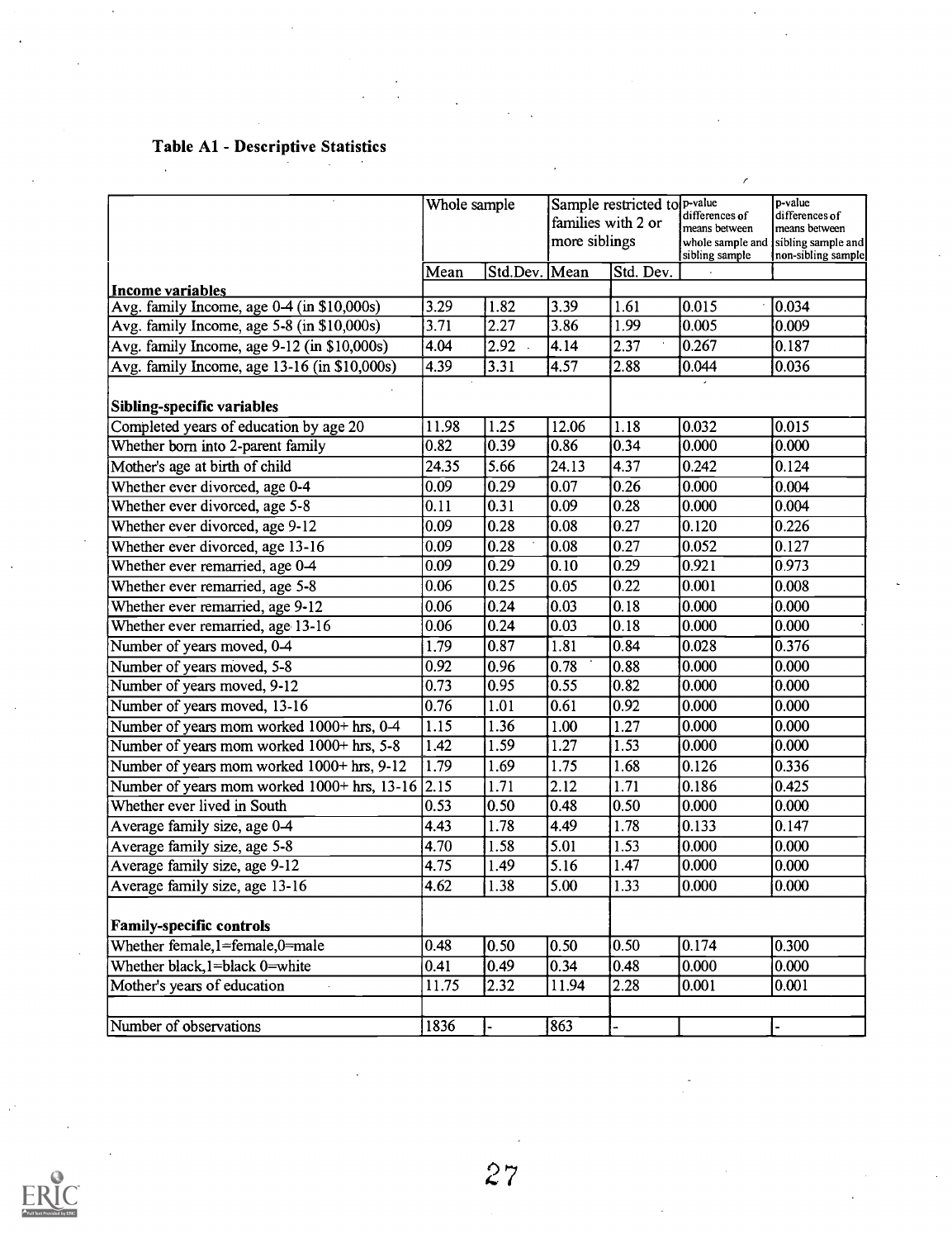## Table A2 - Some additional descriptive statistics of main variables

| Years of<br>schooling by<br>age 20 | Frequency | Percentage | <b>Cumulative</b><br>perc. $(\% )$ |
|------------------------------------|-----------|------------|------------------------------------|
| 7                                  |           | 0.1%       | 0.1%                               |
| ৱি                                 | 10        | 1.2%       | 1.3%                               |
| ld.                                | 24        | 2.8%       | 4.1%                               |
| $\overline{10}$                    | 45        | 5.2%       | 9.3%                               |
| 11                                 | 91        | 10.5%      | 19.8%                              |
| 12                                 | 434       | 50.3%      | 70.1%                              |
| $\overline{13}$                    | 177       | 20.5%      | 90.6%                              |
| 14                                 | 74        | 8.6%       | 99.2%                              |
| $\sqrt{15}$                        |           | 0.8%       | 100.0%                             |
| Total                              | 863       | 100.0%     |                                    |

(i) Distribution of Completed Years of Schooling by age 20

### (ii) Family distribution according to the number of siblings in the data set

| Number of<br>siblings | Frequency | Percentage |
|-----------------------|-----------|------------|
|                       | 918       | 50%        |
| l 2                   | 651       | 35%        |
| l 2                   | 208       | 11%        |
|                       | 53        | 3%         |
|                       |           | $0\%$      |
| Total                 | 1836      | 100%       |



26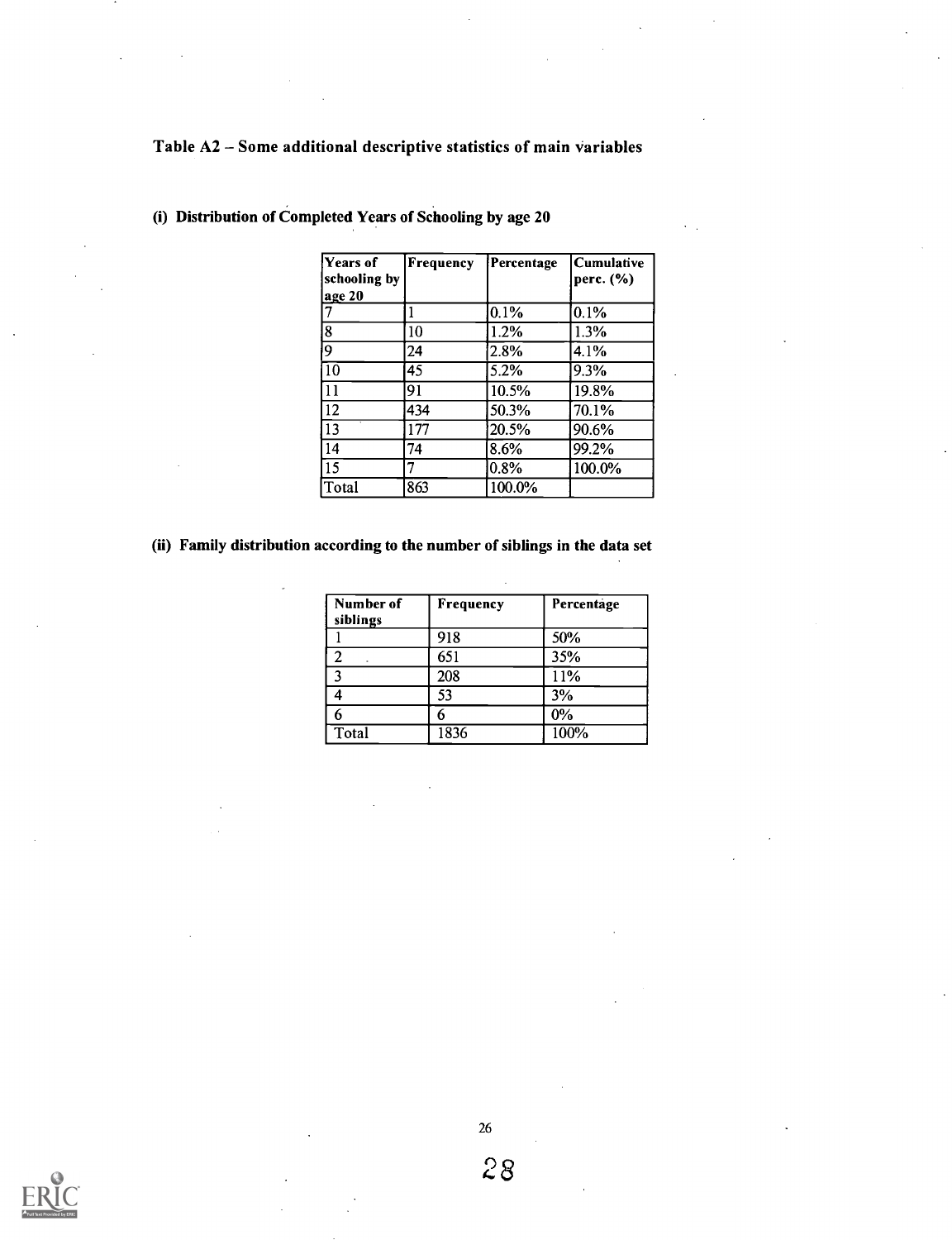| <b>Regression 1: Linear</b><br><b>Specification</b> | <b>OLS Regression</b><br>No<br><b>Controls</b> | With<br><b>Controls</b> | <b>Fixed Effects</b><br>No.<br><b>Controls</b> | With<br><b>Controls</b> |
|-----------------------------------------------------|------------------------------------------------|-------------------------|------------------------------------------------|-------------------------|
| Avg. family income,                                 | $.107**$                                       | .043                    | $.133*$                                        | $.172**$                |
| age $0-5$ (in \$10,000's)                           | (.047)                                         | (.047)                  | (.069)                                         | (.081)                  |
| Avg. family income,                                 | $-.024$                                        | $-.015$                 | $-0.022$                                       | .012                    |
| age 6-10 (in \$10,000's)                            | (.036)                                         | (.039)                  | (.066)                                         | (.069)                  |
| Avg. family income,                                 | $.124***$                                      | $.091***$               | $-.037$                                        | $-.007$                 |
| age 11-15(in \$10,000's)                            | (.025)                                         | (.029)                  | (.054)                                         | (.062)                  |
| <b>Observations</b>                                 | 869                                            | 867                     | 869.                                           | 869                     |
| R-squared<br>Within R-squared                       | .132                                           | .201                    | .0084                                          | .0693<br>$\sim$         |

Table A3 - Effects of Stage-Specific Childhood Income on Years of Schooling at age 20 Results from OLS, Fixed Effects and Random Effects Specification 3 stages of childhood

|                          | <b>OLS Regression</b> |                 | <b>Fixed Effects</b> |                 |  |
|--------------------------|-----------------------|-----------------|----------------------|-----------------|--|
| <b>Regression 2: Log</b> | No                    | With            | No.                  | With            |  |
| Specification            | <b>Controls</b>       | <b>Controls</b> | <b>Controls</b>      | <b>Controls</b> |  |
| Avg. family income,      | $.282*$               | .104            | .348                 | .549**          |  |
| age 0-5 (in 10,000's)    | (.159)                | (.161)          | (.227)               | (.271)          |  |
| Avg. family income,      | $-.063$               | .060            | $-190$               | .052            |  |
| age 6-10 (in 10,000's)   | (0.154)               | (.172)          | (.264)               | (.280)          |  |
| Avg. family income,      | $.544***$             | $.471***$       | .056                 | .182            |  |
| age 11-15 (in 10,000's)  | (.112)                | (.133)          | (.221)               | (.258)          |  |
|                          |                       |                 |                      |                 |  |
| Observations             | 869                   | 867             | 869                  | 869             |  |
| R-squared                | .163                  | .225            |                      |                 |  |
| Within R-squared         |                       |                 | .0065                | .0686           |  |

Robust standard errors in parentheses (for OLS regressions)

\*\*\*: signif at 1% level; \*\*: signif at 5% level; \*: signif at 10% level.

Control variables for the Fixed Effects models include: Mother's age at birth of child, average family size for each stage, dummy indicating whether born into 2-parent family, stage-specific dummies indicating whether parents ever divorced, whether they ever remarried, whether family ever moved and whether mother worked more than 1000 hours a year.



27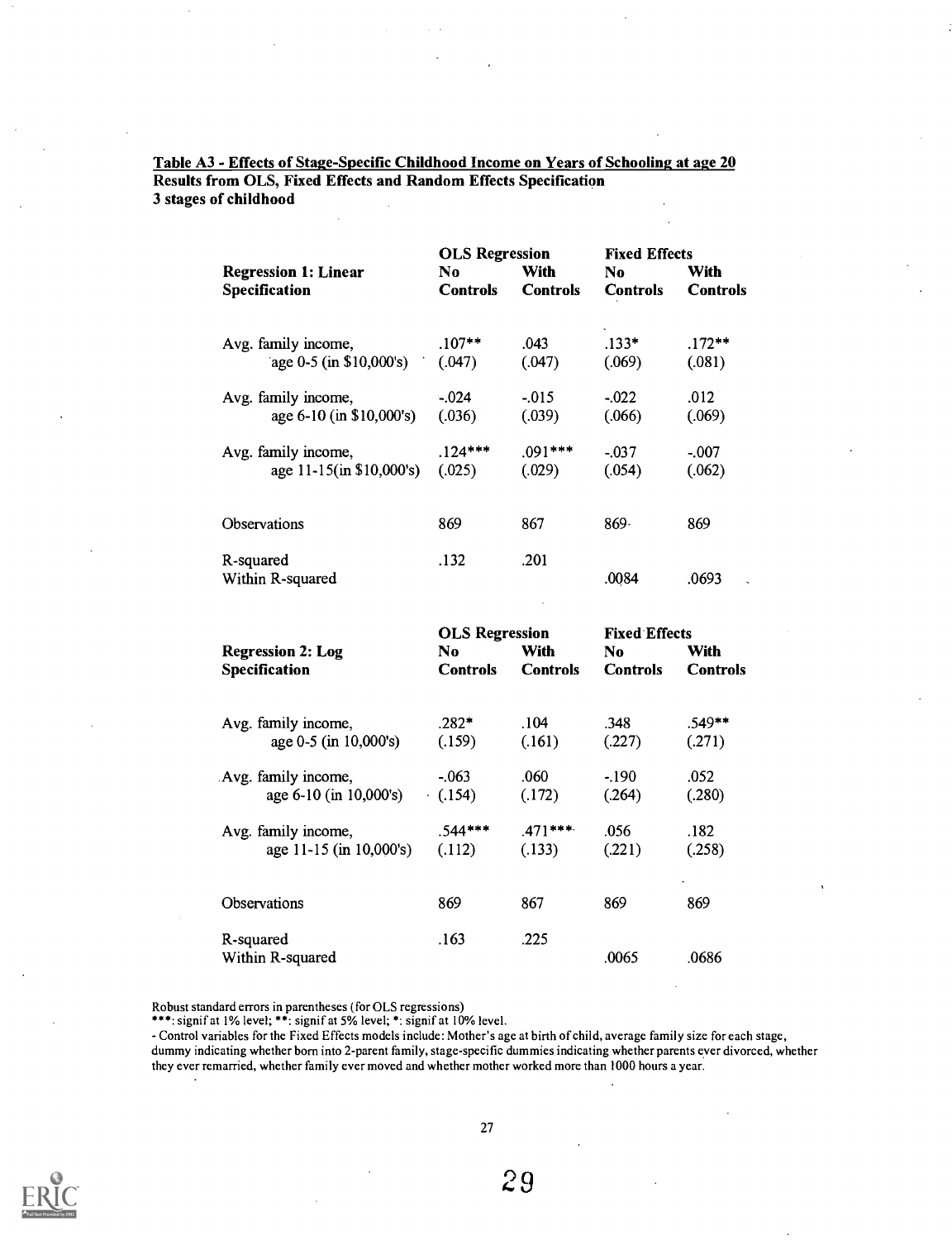#### Table A4 - Effects of Stage-Specific Childhood Income on Years of Schooling at age 20 Results from OLS, Fixed Effects and Random Effects Specification 5 stages of childhood

|                             | <b>OLS Regression</b> |           | <b>Fixed Effects</b> |          |
|-----------------------------|-----------------------|-----------|----------------------|----------|
| <b>Regression 1: Linear</b> | No                    | With      | No                   | With     |
| Specification               | <b>Controls</b>       | Controls  | <b>Controls</b>      | Controls |
|                             |                       |           |                      |          |
| Avg. family income,         | .018                  | $-.023$   | .084                 | $.113*$  |
| age 0-3 (in \$10,000's)     | (.044)                | (.044)    | (.058)               | (.067)   |
| Avg. family income,         | $.102**$              | .063      | .058                 | .091     |
| age 4-6 (in \$10,000's)     | (.048)                | (.046)    | (.058)               | (.062)   |
| Avg. family income,         | $-.028$               | $-.017$   | .023                 | $-.005$  |
| age 7-9 (in \$10,000's)     | (.042)                | (.045)    | (.055)               | (.059)   |
| Avg. family income,         | .008                  | $-0.013$  | $-082$               | $-.056$  |
| age 10-12(in \$10,000's)    | (.044)                | (.043)    | (.053)               | (.058)   |
| Avg. family income,         | $.102***$             | $.096***$ | .003                 | .037     |
| age 13-15(in \$10,000's)    | (.029)                | (.030)    | (.046)               | (.052)   |
| Observations                | 871                   | 869       | 871                  | 871      |
| R-squared                   | .136                  | .227      |                      |          |
| Within R-squared            |                       |           | .013                 | .100     |

|                                        | <b>OLS Regression</b> |           | <b>Fixed Effects</b> |          |
|----------------------------------------|-----------------------|-----------|----------------------|----------|
| <b>Regression 2: Log Specification</b> | No                    | With      | No                   | With     |
|                                        | <b>Controls</b>       | Controls  | Controls             | Controls |
| Avg. family income,                    | .075                  | $-.033$   | .244                 | .327     |
| age $0-3$ (in logs)                    | (.135)                | (.140)    | (.175)               | (.217)   |
| Avg. family income,                    | $.256*$               | .203      | .078                 | .244     |
| age $4-6$ (in logs)                    | (.149)                | (.153)    | (.209)               | (.227)   |
| Avg. family income,                    | $-.022$               | $-.016$   | $-011$               | $-.110$  |
| age $7-9$ (in logs)                    | (.153)                | (.162)    | (.208)               | (.231)   |
| Avg. family income,                    | $-.018$               | $-.035$   | $-182$               | $-.085$  |
| age $10-12$ (in logs)                  | (.149)                | (.151)    | (.187)               | (.214)   |
| Avg. family income,                    | $.476***$             | $.510***$ | .166                 | .308     |
| age $13-15$ (in logs)                  | (.125)                | (.131)    | (.195)               | (.231)   |
| Observations                           | 871                   | 869       | 871                  | 871      |
| R-squared                              | .169                  | .255      |                      |          |
| Within R-squared                       |                       |           | .008                 | .096     |

Robust standard errors in parentheses (for OLS regressions)

\*\*\*: signif at 1% level; \*\*: signif at 5% level; \*: signif at 10% level.

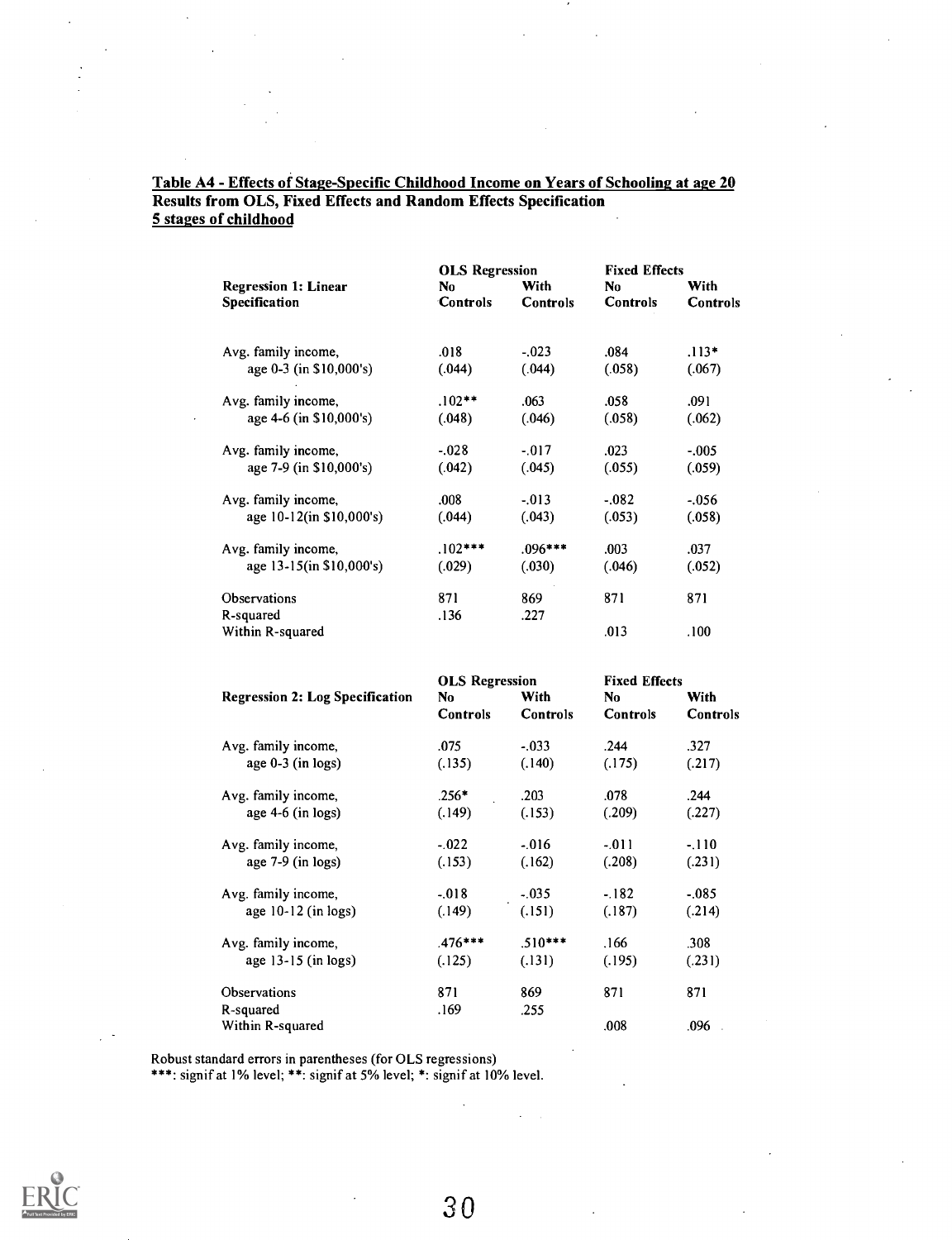|                                             | <b>OLS</b> Regression |                 | <b>Fixed Effects</b> |                 |  |
|---------------------------------------------|-----------------------|-----------------|----------------------|-----------------|--|
|                                             | <b>No Controls</b>    | With            | <b>No Controls</b>   | <b>With</b>     |  |
|                                             |                       | <b>Controls</b> |                      | <b>Controls</b> |  |
| Avg. family income, age 0-4 (in logs)       | .126                  | $-.001$         | .281                 | $.469*$         |  |
|                                             | (.145)                | (.153)          | (.201)<br>Ξ          | (.244)          |  |
| Avg. family income, age 5-8 (in logs)       | .234                  | $.295*$         | .144                 | .334            |  |
|                                             | (.151)                | (.169)          | (.232)               | (.258)          |  |
| Avg. family income, age 9-12 (in logs)      | $-.133$               | $-.197$         | $-.226$              | $-122$          |  |
|                                             | (.148)                | (.155)          | (.201)               | (.226)          |  |
| Avg. family income, age 13-16 (in logs)     | $.543***$             | $.560***$       | .172                 | .230            |  |
|                                             | (.118)                | (.127)          | (.217)               | (.264)          |  |
| Whether born into 2-parent family           |                       | .089            |                      | .045            |  |
|                                             |                       | (.135)          |                      | (.204)          |  |
| Mother's age at birth of child              |                       | .004            |                      | .009            |  |
|                                             |                       | $(.012)$ .      |                      | (.039)          |  |
| Whether ever divorced, age 0-4              |                       | .176            |                      | $-.006$         |  |
|                                             |                       | (.164)          |                      | (.225)          |  |
| Whether ever divorced, age 5-8              |                       | $-.142$         |                      | $-0.024$        |  |
|                                             |                       | (.187)          |                      | (.297)          |  |
| Whether ever divorced, age 9-12             |                       | .154            |                      | $-.101$         |  |
|                                             |                       | (.184)          |                      | (.321)          |  |
| Whether ever divorced, age 13-16            |                       | $-.048$         |                      | $-.494*$        |  |
|                                             |                       | (.196)          |                      | (.267)          |  |
| Whether ever remarried, age 0-4             |                       | .005            |                      | .055            |  |
|                                             |                       | (.141)          |                      | (.215)          |  |
| Whether ever remarried, age 5-8             |                       | $-.236$         |                      | .053            |  |
|                                             |                       | (.218)          |                      | (.320)          |  |
| Whether ever remarried, age 9-12            |                       | $-605**$        |                      | $-428$          |  |
|                                             |                       | (.240)          |                      | (.405)          |  |
| Whether ever remarried, age 13-16           |                       | $-.137$         |                      | .171            |  |
|                                             |                       | (0.243)         |                      | (.334)          |  |
| Number of years moved, age 0-4              |                       | $-0.014$        |                      | .102            |  |
|                                             |                       | (.048)          |                      | (.078)          |  |
| Number of years moved, age 5-8              |                       | .069            |                      | $-.097$         |  |
|                                             |                       | (.050)          |                      | (.109)          |  |
| Number of years moved, age 9-12             |                       | .040            |                      | .084            |  |
|                                             |                       | (.062)          |                      | (.105)          |  |
| Number of years moved, age 13-16            |                       | $-149**$        |                      | .111            |  |
|                                             |                       | (.061)          |                      | (.089)          |  |
| Number of years mom worked 1000+ hrs, 0-4   |                       | $.069*$         |                      | .037            |  |
|                                             |                       | (.037)          |                      | (.058)          |  |
| Number of years mom worked 1000+ hrs. 5-8   |                       | $-.046$         |                      | $-.118*$        |  |
|                                             |                       | (.039)          |                      | (.067)          |  |
| Number of years mom worked 1000+ hrs, 9-12  |                       | .022            |                      | $-.022$         |  |
|                                             |                       | (.037)          |                      | (.072)          |  |
| Number of years mom worked 1000+ hrs, 13-16 |                       | $-.006$         |                      | $-.096$         |  |
|                                             |                       | (.032)          |                      | (.062)          |  |
| Average family size, age 0-4                |                       | .099**          |                      | $-.007$         |  |
|                                             |                       | (.038)          |                      | (.058)          |  |
| Average family size, age 5-8                |                       | $-.219***$      |                      | $-.246**$       |  |
|                                             |                       | (.074)          |                      | (.119)          |  |
| Average family size, age 9-12               |                       | .093            |                      | .088            |  |

#### Table A5 - Effect of Stage-Specific Childhood Income on Years of Schooling at age 20 All coefficients reported. Log specification.

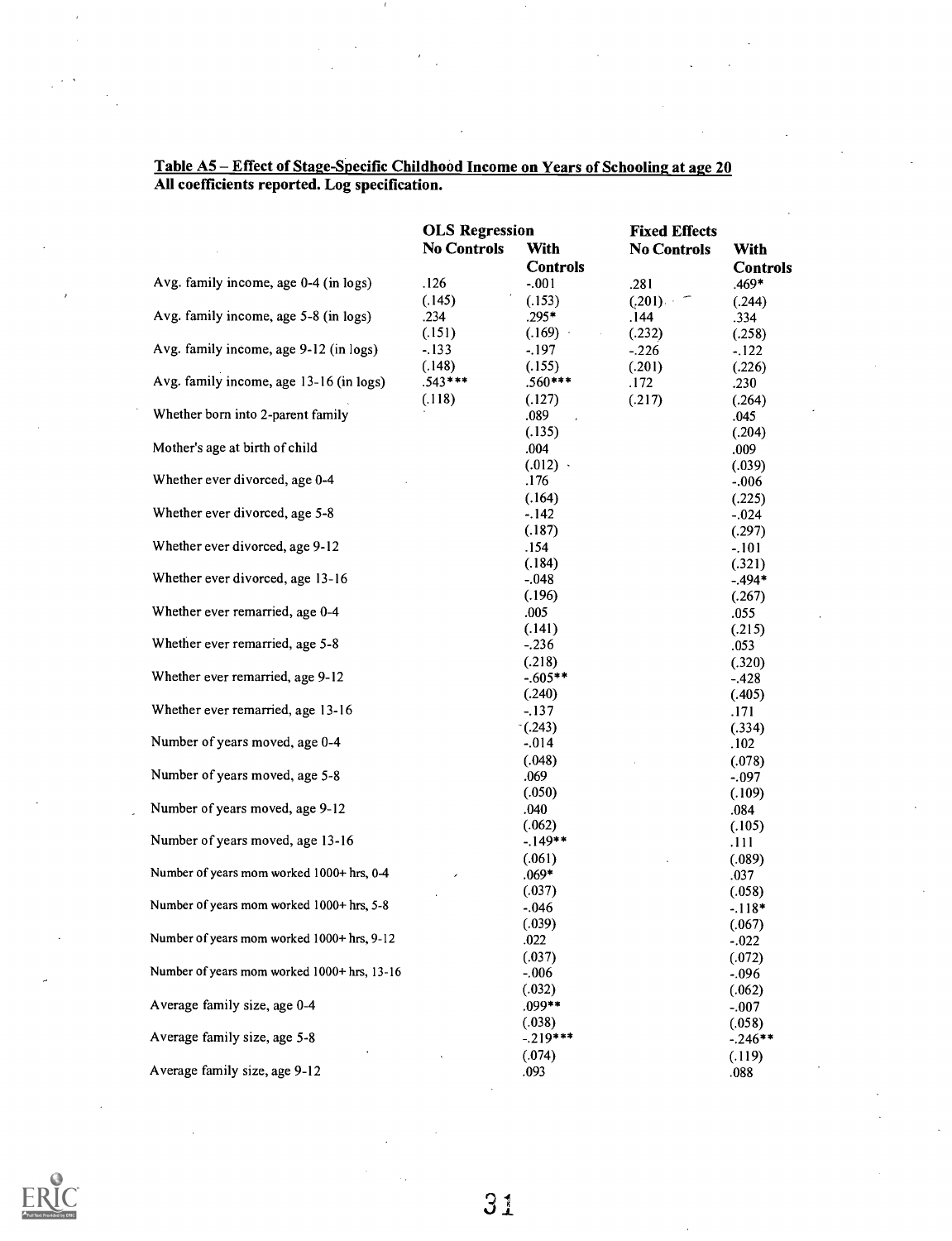|                                        | ٠                        | (.084)            |             | (.119)      |  |
|----------------------------------------|--------------------------|-------------------|-------------|-------------|--|
| Average family size, age 13-16         |                          | $-.003$           |             | $-111$      |  |
|                                        |                          | (.066)            |             | (.114)      |  |
| Whether ever lived in South            |                          | $-080$<br>$\cdot$ |             |             |  |
|                                        |                          | (.093)            |             |             |  |
| Whether female, $l = female, 0 = male$ |                          | $.293***$         |             | $.343***$   |  |
|                                        |                          | (.071)            |             | (.083)      |  |
| Whether black, $l = black$ 0 = white   | $\overline{\phantom{a}}$ | .180              |             |             |  |
|                                        |                          | (.115)            |             |             |  |
| Mother's years of education            |                          | $.068***$         |             |             |  |
|                                        |                          | (.025)            |             |             |  |
| Constant                               | $11.099***$              | $10.300***$       | $11.630***$ | $12.118***$ |  |
|                                        | (.127)                   | (.448)            | (.523)      | (1.389)     |  |
| Observations                           | ٠<br>863                 | 861               | 863         | 863         |  |
| R-squared                              | .172                     | .251              |             |             |  |
|                                        |                          |                   |             |             |  |

Robust standard errors in parentheses. \*\*\*: signif at 1% level; \*\*: signif at 5% level; \*: signif at 10% level.



32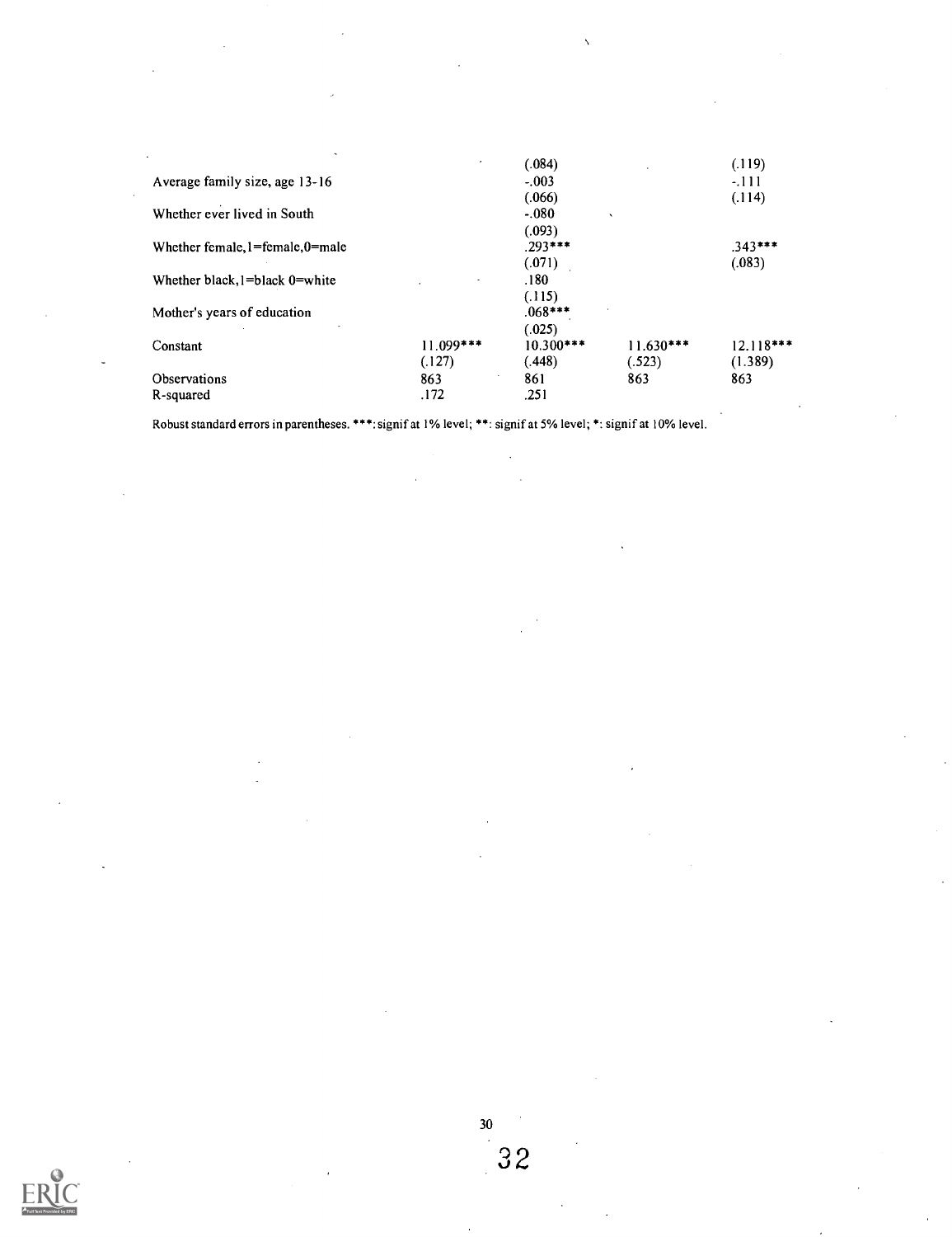## Table A6 - Effects of Stage-Specific Childhood Income on Years of Schooling at age 20 Results from OLS, Fixed Effects Specification

|                 | <b>OLS Regression</b>                  |                                              |                                                                                            |
|-----------------|----------------------------------------|----------------------------------------------|--------------------------------------------------------------------------------------------|
| No.             | <b>With</b>                            | No                                           | With                                                                                       |
| <b>Controls</b> | Controls                               | <b>Controls</b>                              | Controls                                                                                   |
|                 |                                        |                                              |                                                                                            |
|                 | .007                                   | .082                                         | $.111*$                                                                                    |
| (.042)          | (.045)                                 | (.054)                                       | (.060)                                                                                     |
|                 |                                        |                                              | .041                                                                                       |
| (.040)          | (.042)                                 | (.054)                                       | (.057)                                                                                     |
|                 |                                        |                                              | .108                                                                                       |
| (.039)          | (.040)                                 | (.063)                                       | (.068)                                                                                     |
| $-.005$         | $-0.033$                               |                                              | $-.059$                                                                                    |
| (.043)          | (.046)                                 | (.056)                                       | (.059)                                                                                     |
|                 |                                        |                                              | .002                                                                                       |
| (.029)          | (.029)                                 | (.043)                                       | (.047)                                                                                     |
|                 | 874                                    |                                              | 876                                                                                        |
| .133            | .225                                   |                                              |                                                                                            |
|                 |                                        | .014                                         | .125                                                                                       |
|                 |                                        |                                              |                                                                                            |
|                 | .036<br>.028<br>.049<br>.095***<br>876 | .004<br>.046<br>$0.087***$<br>OLS Regression | <b>Fixed Effects</b><br>.027<br>.063<br>$-.084$<br>$-0.020$<br>876<br><b>Fixed Effects</b> |

Early childhood stage (0-4 years) broken into two stages (0-2 and 3-4)

|                                        | <b>OLS Regression</b> |                         | <b>Fixed Effects</b>   |                         |
|----------------------------------------|-----------------------|-------------------------|------------------------|-------------------------|
| <b>Regression 2: Log Specification</b> | No<br><b>Controls</b> | With<br><b>Controls</b> | No.<br><b>Controls</b> | With<br><b>Controls</b> |
| Avg. family income,                    | .141                  | .051                    | .227                   | $.345**$                |
| age $0-2$ (in logs)                    | (.119)                | (.133)                  | (.141)                 | (.160)                  |
| Avg. family income,                    | $-.036$               | $-069$                  | .004                   | .106                    |
| age $3-4$ (in logs)                    | (.131)                | (.144)                  | (.170)                 | (.188)                  |
| Avg. family income,                    | .241                  | $.304*$                 | .074                   | .317                    |
| age $5-8$ (in logs)                    | (.151)                | (.170)                  | (.233)                 | (.258)                  |
| Avg. family income,                    | $-074$                | $-152$                  | $-.192$                | $-.119$                 |
| age $9-12$ (in logs)                   | (.147)                | (.155)                  | (.203)                 | (.228)                  |
| Avg. family income,                    | $.500***$             | $.521***$               | .103                   | .199                    |
| age 13-16 (in logs)                    | (.117)                | (.125)                  | (.218)                 | (.259)                  |
| Observations                           | 876                   | 874                     | 876                    | 876                     |
| R-squared                              | .171                  | .256                    |                        |                         |
| Within R-squared                       |                       |                         | .009                   | .124                    |

Robust standard errors in parentheses (for OLS regressions)\*\*\*: signif at 1% level; \*\*: signif at 5% level; \*: signif at 10% level.



 $\sim$   $\sim$   $\frac{1}{2}$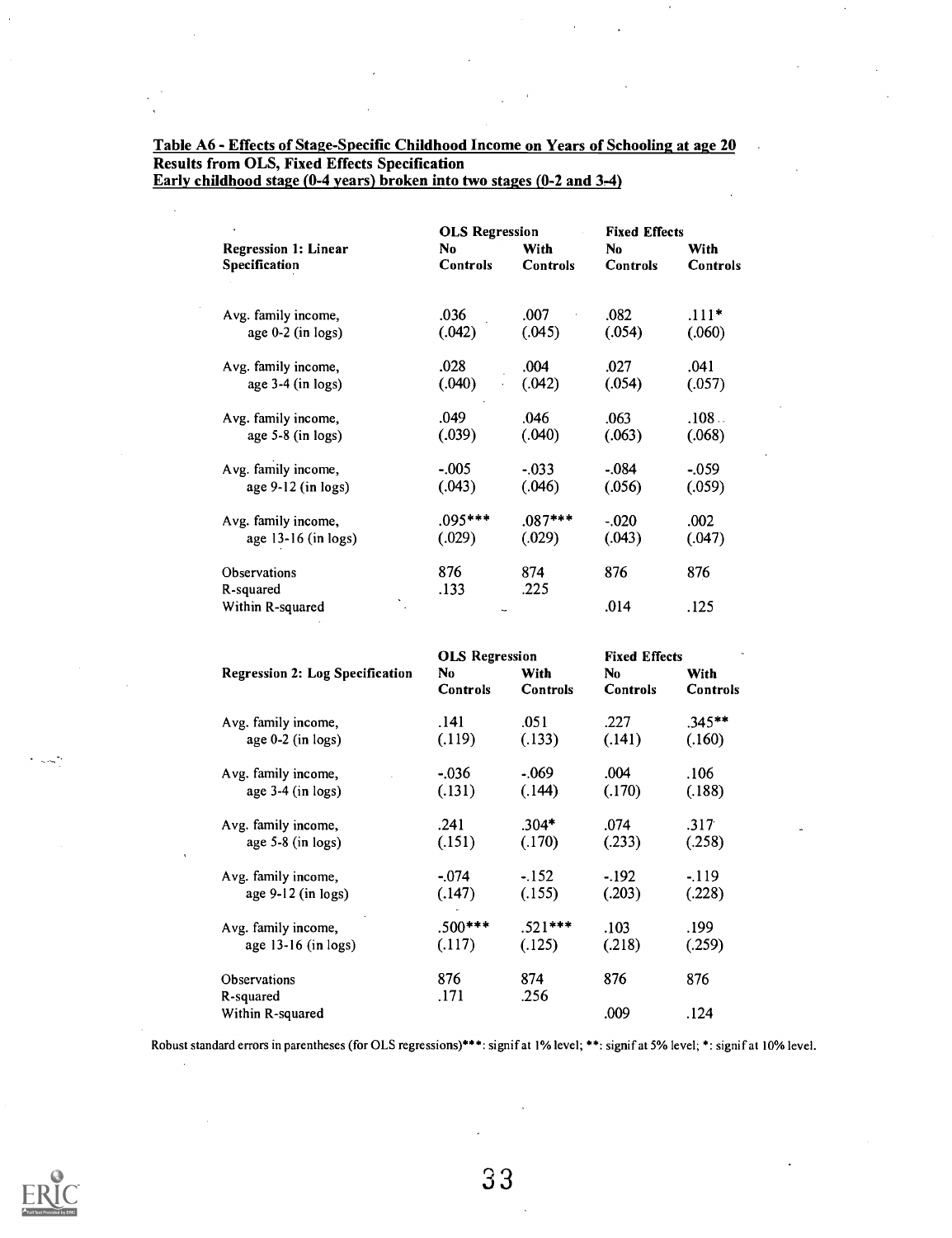$<sup>1</sup>$  If this information was missing at age 20, we assigned the value of completed schooling when</sup> the child was 21, and if also missing, we took the value when the child was 19.

 $2\sigma^2$  Given the fixed observation period, for every year we increase the age at which completed schooling is measured, we lose a. cohort of children from our sample.

 $3$  We decided to use four stages of childhood for both theoretical and empirical reasons. On the theoretical side, our reading of the child development literature suggests that three stages may be too crude to capture the relevant transitions that a child typically goes through during his/her childhood. In deciding between using four or five stages, we relied on empirical considerations. Using five stages allows us to exploit more of the within family variation but is also more prone to measurement error given that income averages are computed over a smaller number of years. Furthermore, four stages provided a better fit (i.e. higher  $R^2$  in all basic specifications) to the data than five stages. Tables A3 and A4 display results from the basic specifications, using three and five stages of childhood, respectively.

 $4$  Given that there are several observations for each family, robust standard errors were calculated. The procedure employed uses the Huber/White sandwich estimator of variance instead of the traditional calculation. It allows observations not to be independent within families (i.e. for siblings in the same family), although they must be independent between families.

<sup>5</sup> We compared the results of the OLS and fixed effects specifications with the ones obtained from the more efficient random effects model. This estimator is a weighted matrix average of the within (FE) and the between estimators, but is consistent only under the assumption that the family effect is uncorrelated with the regressors. Coefficients and standard errors from the random effects models were very similar to their OLS counterparts, which led us to present only



32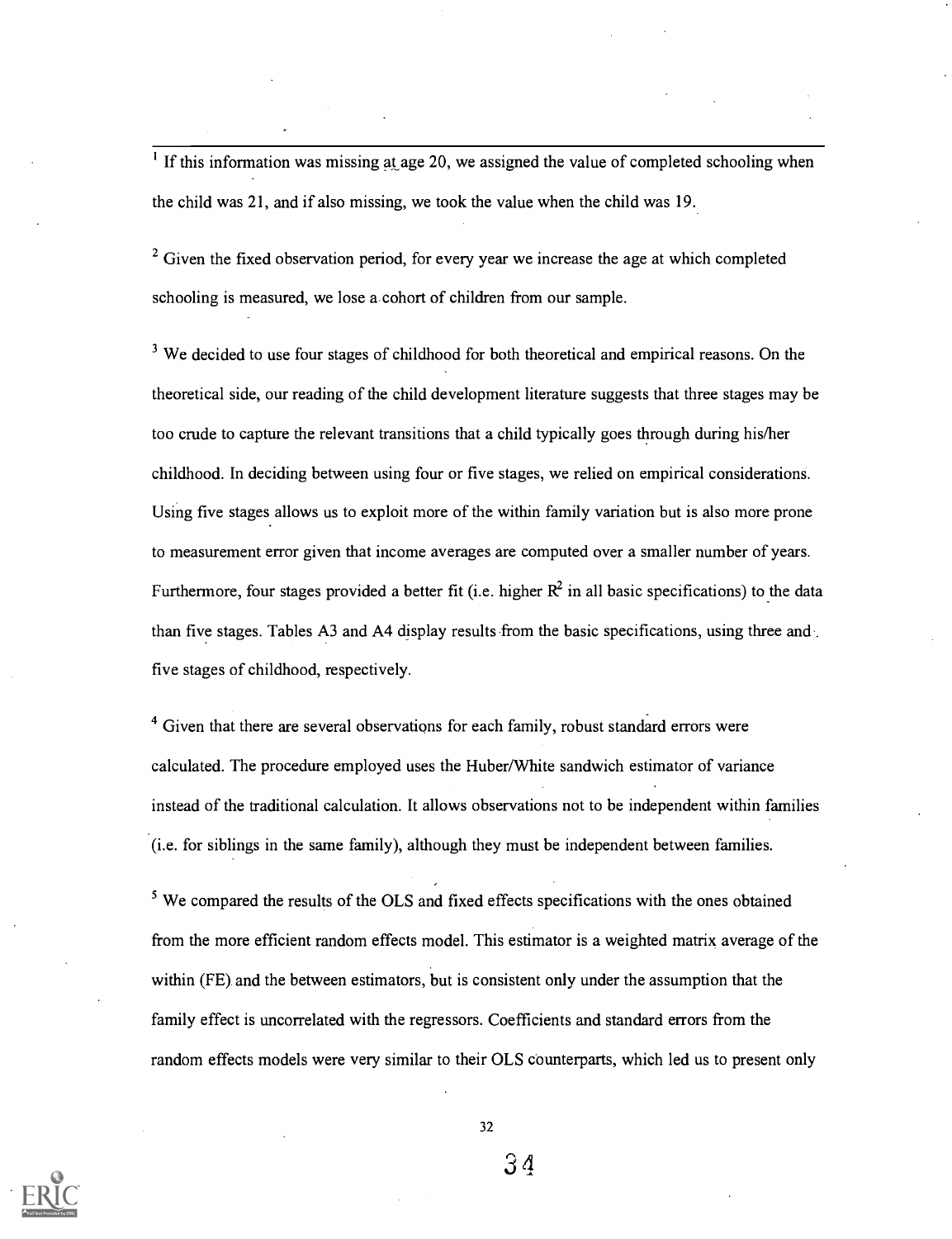#### the OLS results.

 $6$  When we use three stages of childhood (Appendix A4) and OLS, we find, in contrast to Duncan et al. (1998), that the income coefficient for the first stage of childhood is not significant. The sample used here contains three more cohorts of children than the sample used by Duncan et al. (1998). When we restrict our sample to intact families, we do get the same pattern found in Duncan et al. (1998), i.e. significant income coefficients for the first and third stages of childhood.

 $<sup>7</sup>$  The sample used in Table 2 consists of those children in families with two or more siblings</sup> (863 out of the original 1836 children). It is possible that this sample is not representative because families with only one child might treat that child differently than multiple parity families would treat their children. This is an issue for all sibling samples. However, for the particular question we examine here, we see no compelling reasons for this to bias our results upward.

<sup>8</sup> There is a potential endogeneity bias arising from the fact that parents with widely-spaced children may differ (e.g. be more planful) than other parents. The same regressions were also run but with the age difference restriction modified to 2 and 4 years. The income coefficient for the first stage of childhood remained significant across all specifications. For the fourth stage of childhood, the income coefficient was not significant when the age difference restriction was set at 2 years, but it was significant for 3 and 4 years.

 $9<sup>9</sup>$  The fact that our estimates in this sub-sample have smaller standard errors and remain significant for the first stage of childhood represents additional evidence that there is indeed an effect in this stage of childhood. The fact that the magnitude of the coefficients (for the first and

33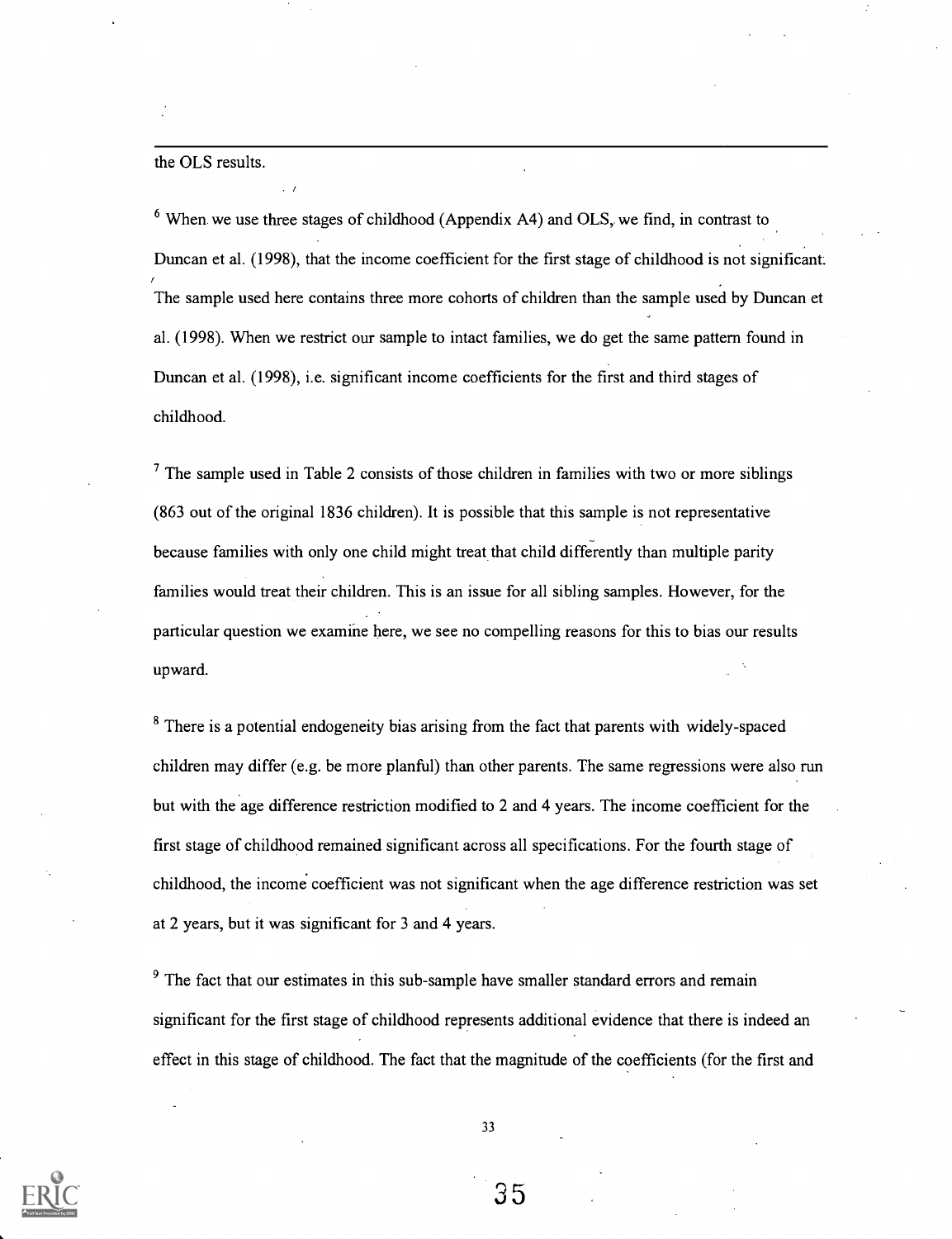fourth stages of childhood) increases substantially requires a separate explanation. We believe that a possible explanation is that families with children very close to each other (in age) may not be as able to respond to negative income shocks as families with children spread apart. For example, a family with two adolescents may have more difficulty sending both children to college than a family with two children further apart in years. This latter explanation would be consistent with our finding that the magnitude of the effect of income in the fourth stage is much larger for families with children that are further apart in age than for the whole sample of families.